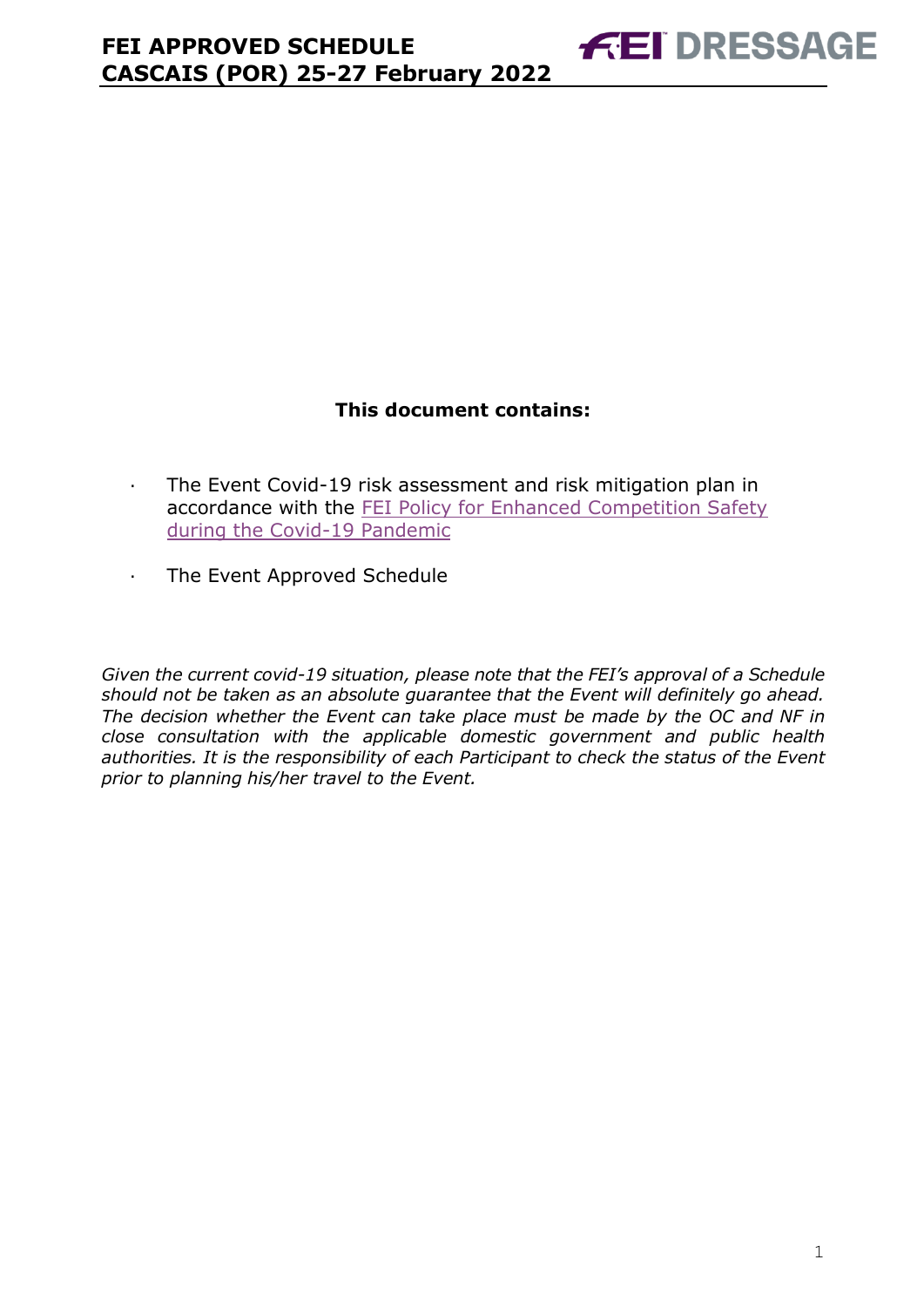# **I. DENOMINATION OF EVENT**

| <b>VENUE:</b>                                                                      |                                                                    | <b>CASCAIS</b>                                              |                                          |                                            |         |
|------------------------------------------------------------------------------------|--------------------------------------------------------------------|-------------------------------------------------------------|------------------------------------------|--------------------------------------------|---------|
| DATE:                                                                              |                                                                    | 25-27 February 2022                                         |                                          |                                            |         |
| NF:                                                                                |                                                                    | <b>PORTUGAL</b>                                             |                                          |                                            |         |
| Indoor:                                                                            |                                                                    | Outdoor:                                                    | $\boxtimes$                              |                                            |         |
| $CDI1*$<br>$CDIO2*$<br><b>CDIJ</b><br><b>CDIOJ</b><br><b>CDIAm</b><br>Championship | $CDI2*$<br>$CDIO3*$<br><b>CDIY</b><br><b>CDIOY</b><br><b>CDIYH</b> | $CDI3*$<br>$CDIO4*$<br><b>CDIP</b><br><b>CDIOP</b><br>Games | $CDI4*$<br>$CDIO5*$<br>CDIU25<br>CDIOU25 | $CDI5*$<br>$-NC$<br><b>CDICh</b><br>CDIOCh | $CDI-W$ |

# <span id="page-1-0"></span>**II. GENERAL CONDITIONS**

- FEI Statutes, 24<sup>th</sup> edition, effective 17 November 2021.
- FEI General Regulations, 24<sup>th</sup> edition, 1<sup>st</sup> January 2020, updates effective 1<sup>st</sup> January 2022.
- FEI Veterinary Regulations,  $14<sup>th</sup>$  edition, effective  $1<sup>st</sup>$  January 2018, updates effective 1<sup>st</sup> January 2022.
- **- FEI Dressage Rules (25 th edition, effective 1st January 2014, including updates 1 st January 2022) and if applicable the FEI Dressage World CupTM Rules 2021/2022 and 2022/2023 and FEI Dressage Nations CupTM Rules 2022.**
- Equine Anti-Doping and Controlled Medication Regulations (EADCMR), 3rd Edition, effective 1<sup>st</sup> January 2021.
- FEI Anti-Doping Rules for Human Athletes (ADRHA), based upon the 2021 WADA Code, effective  $1<sup>st</sup>$  January 2021.
- The FEI Policy for Enhanced Competition Safety during the Covid-19 Pandemic, effective as of 1 July 2020 and until further notice.
- Given the current Covid-19 situation, please note that the FEI's approval of a Schedule should not be taken as an absolute guarantee that the Event will definitely go ahead. The decision whether the Event can take place must be made by the OC and NF in close consultation with the applicable domestic government and public health authorities. It is the responsibility of each Participant to check the status of the Event prior to planning their travel to the Event.
- All subsequent published revisions, the provisions of which will take precedence.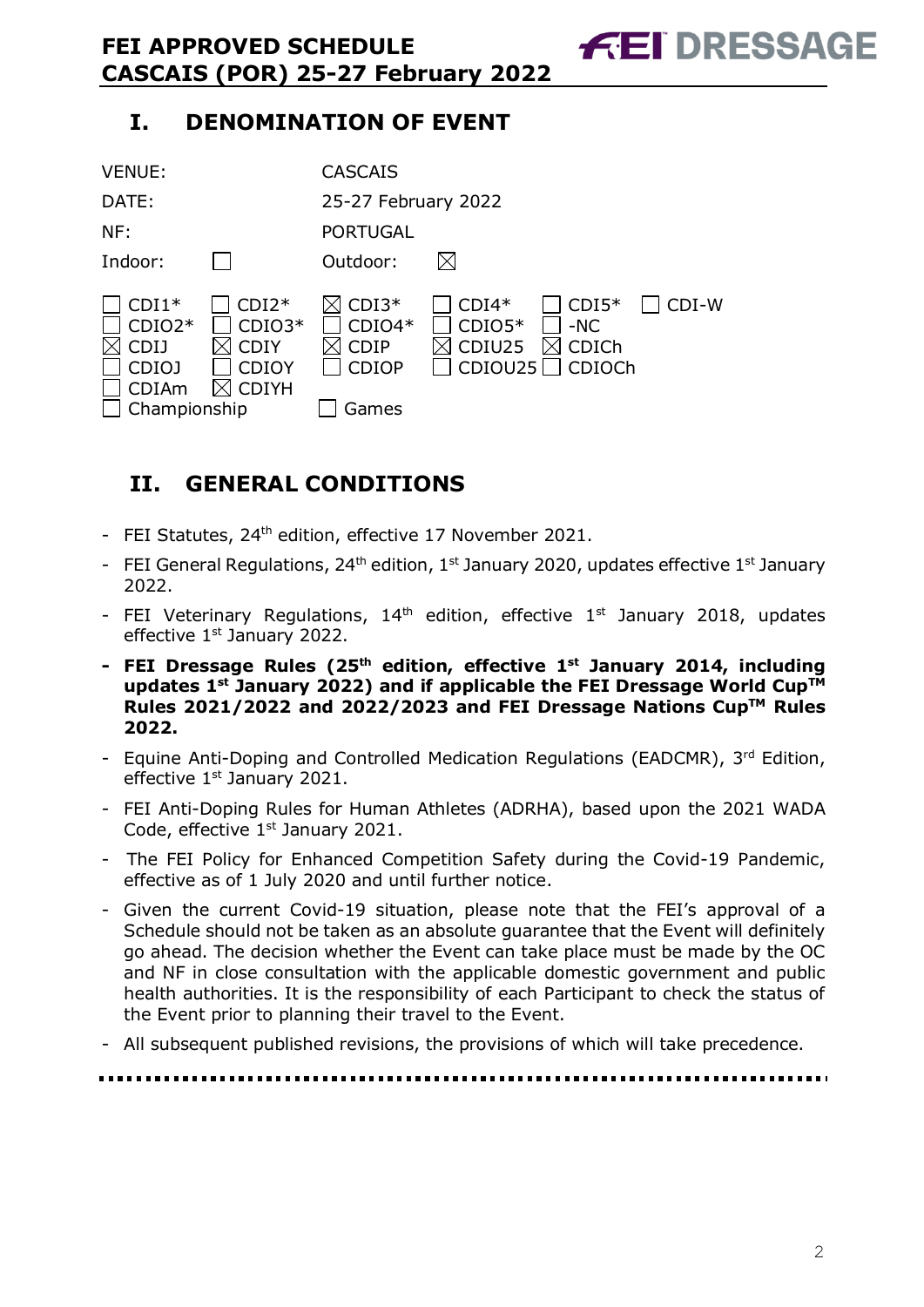Approved by the FEI, Lausanne, on 06/01/2022. Updated 23/02/2022.

۴

Bettina De Rham. FEI Dressage Director. **FEI DRESSAGE**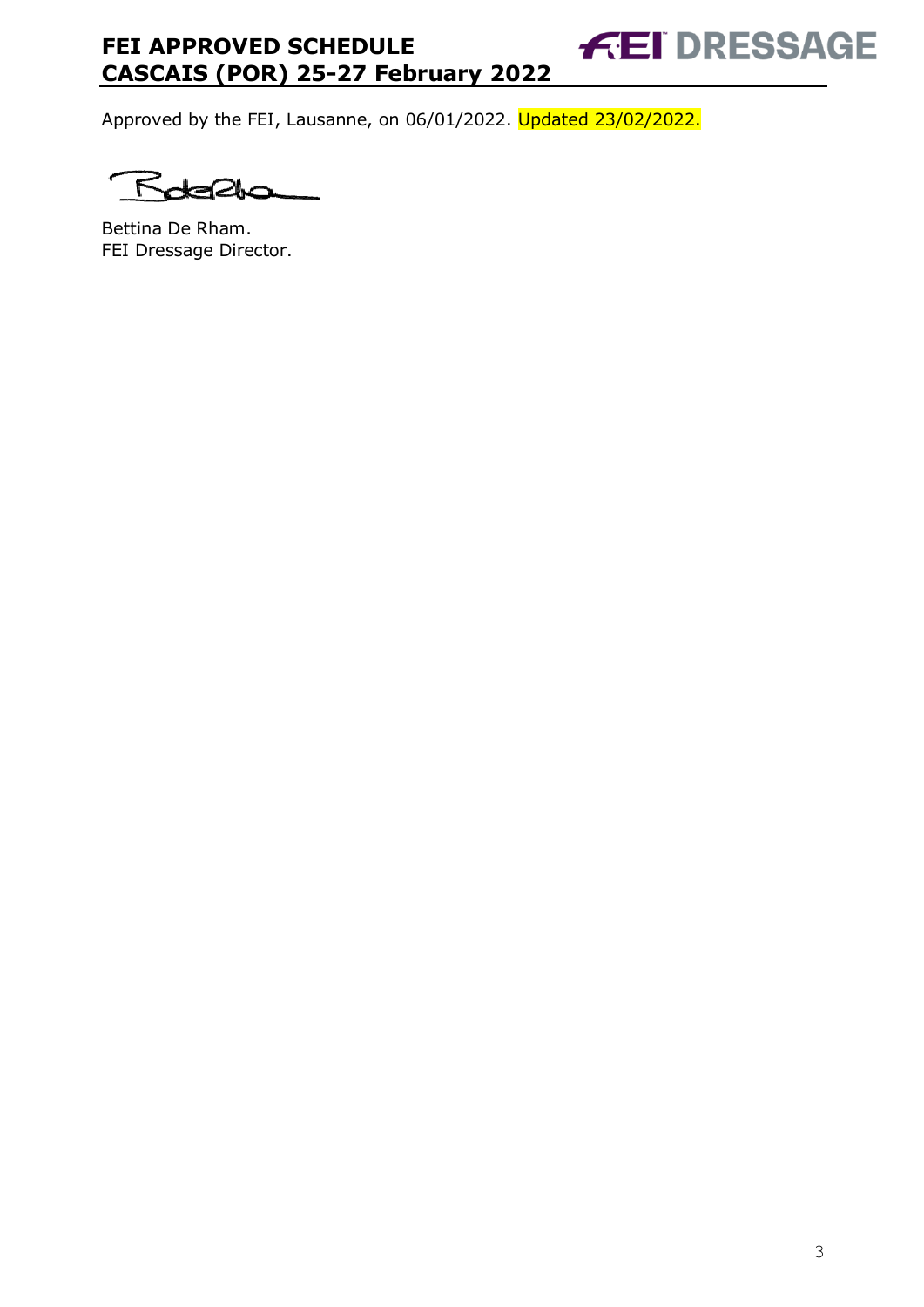# **TABLE OF CONTENTS**

| I.  |                                                                                |                                                                                                                 |  |
|-----|--------------------------------------------------------------------------------|-----------------------------------------------------------------------------------------------------------------|--|
| II. |                                                                                |                                                                                                                 |  |
|     |                                                                                | III. THE FEI CODE OF CONDUCT FOR THE WELFARE OF THE HORSE 6                                                     |  |
| IV. | 1.<br>2.<br>3.                                                                 |                                                                                                                 |  |
| V.  |                                                                                |                                                                                                                 |  |
|     |                                                                                |                                                                                                                 |  |
|     | 1 <sup>1</sup><br>2.<br>3.<br>4.                                               | ADDITIONAL FEES/CHARGES BY ORGANISING COMMITTEE: 10<br>DEGREE OF DIFFICULTY - FLOORPLAN GRAND PRIX FREESTYLE 11 |  |
|     |                                                                                |                                                                                                                 |  |
| IX. |                                                                                |                                                                                                                 |  |
|     | 2.                                                                             | 1 ATHI FTFS                                                                                                     |  |
| XI. |                                                                                | LOGISTICAL/ADMINISTRATIVE/TECHNICAL INFORMATION. 21                                                             |  |
|     | 1.<br>2.<br>3.<br>4.<br>5.<br>6.<br>7.<br>8.<br>9.<br>10.<br>11.<br>12.<br>13. |                                                                                                                 |  |
|     | 14.<br>15.                                                                     | LOCAL TRANSPORTATION - ARRANGEMENTS FROM HOTEL TO                                                               |  |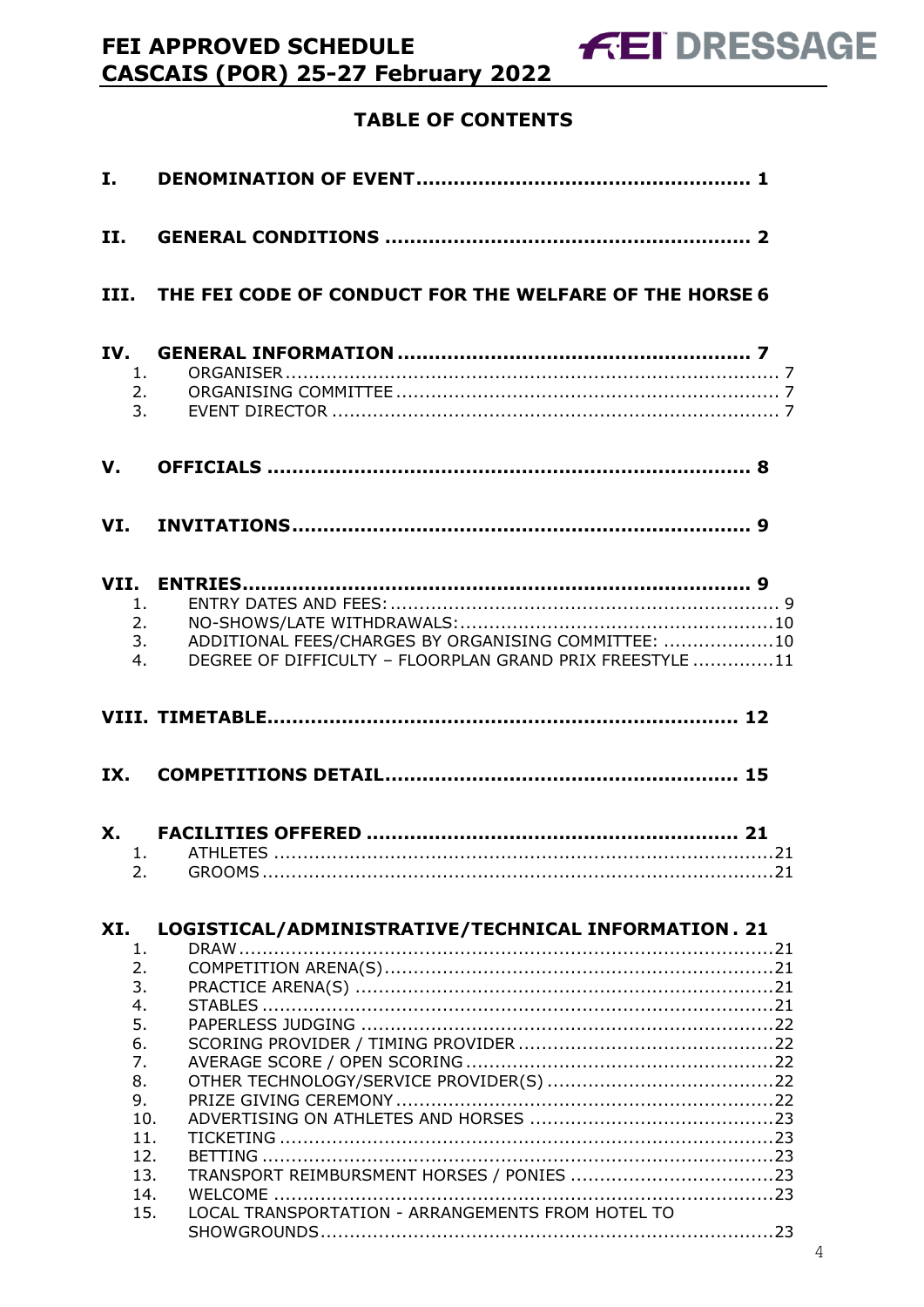| 16. ENTRY RIGHT TO SHOWGROUNDS/ACCREDITED PERSONS 23 |  |
|------------------------------------------------------|--|
|                                                      |  |

| $1_{-}$                                                               |  |
|-----------------------------------------------------------------------|--|
| 2.                                                                    |  |
| 3.                                                                    |  |
| 4.                                                                    |  |
|                                                                       |  |
|                                                                       |  |
| VENUE ARRIVAL INFORMATION & FITNESS TO COMPETE 25<br>$\overline{7}$ . |  |
| EQUINE ANTI-DOPING AND CONTROLLED MEDICATION PROGRAMME                |  |
|                                                                       |  |
|                                                                       |  |

|                | 1. THE FEI POLICY FOR ENHANCED COMPETITION SAFETY DURING THE |  |
|----------------|--------------------------------------------------------------|--|
|                |                                                              |  |
| 2 <sup>1</sup> |                                                              |  |
| 3.             |                                                              |  |
| 4.             |                                                              |  |
| 5.             |                                                              |  |
| 6.             | ADDITIONAL INFORMATION FROM THE ORGANISER 30                 |  |
|                |                                                              |  |

| XV. |  |
|-----|--|
|     |  |
|     |  |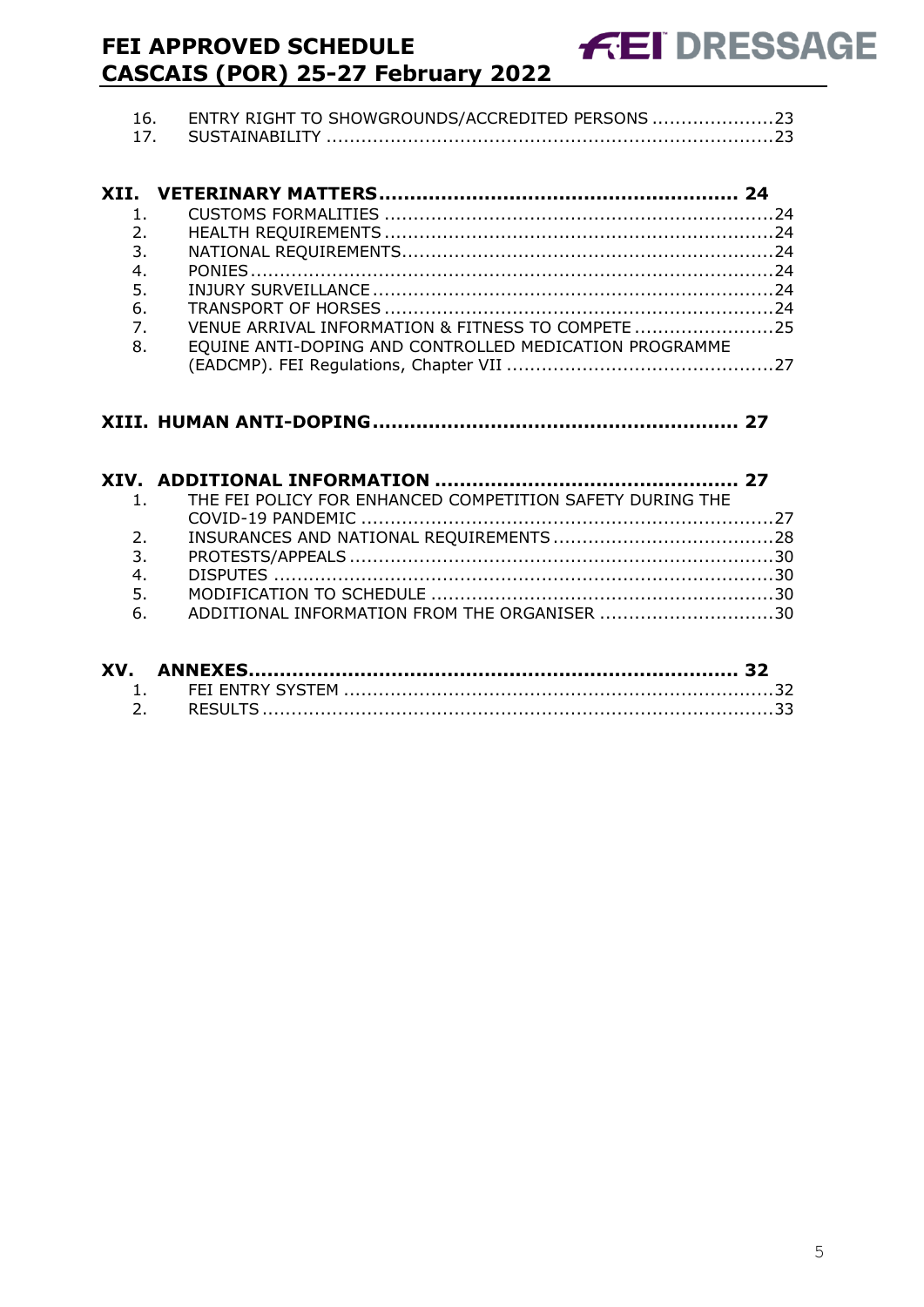# <span id="page-5-0"></span>**III. THE FEI CODE OF CONDUCT FOR THE WELFARE OF THE HORSE**

The Fédération Equestre Internationale (FEI) expects all those involved in international equestrian sport to adhere to the FEI's Code of Conduct and to acknowledge and accept that at all times the welfare of the horse must be paramount and must never be subordinated to competitive or commercial influences.

- 1. At all stages during the preparation and training of competition horses, welfare must take precedence over all other demands. This includes good horse management, training methods, farriery and tack, and transportation.
- 2. Horses and athletes must be fit, competent and in good health before they are allowed to compete. This encompasses medication use, surgical procedures that threaten welfare or safety, pregnancy in mares and the misuse of aids.
- 3. Events must not prejudice horse welfare. This involves paying careful attention to the competition areas, ground surfaces, weather conditions, stabling, site safety and fitness of the horse for onward travel after the event.
- 4. Every effort must be made to ensure that horses receive proper attention after they have competed and that they are treated humanely when their competition careers are over. This covers proper veterinary care, competition injuries, euthanasia and retirement.
- 5. The FEI urges all involved with the sport to attain the highest levels of education in their areas of expertise.

A full copy of this Code can be obtained from the Fédération Equestre Internationale, Chemin de la Joliette 8, CH-1006 Lausanne, Switzerland. Telephone: +41 21 310 47 47. The Code is available in English. The Code is also available on the FEI's website: <http://inside.fei.org/>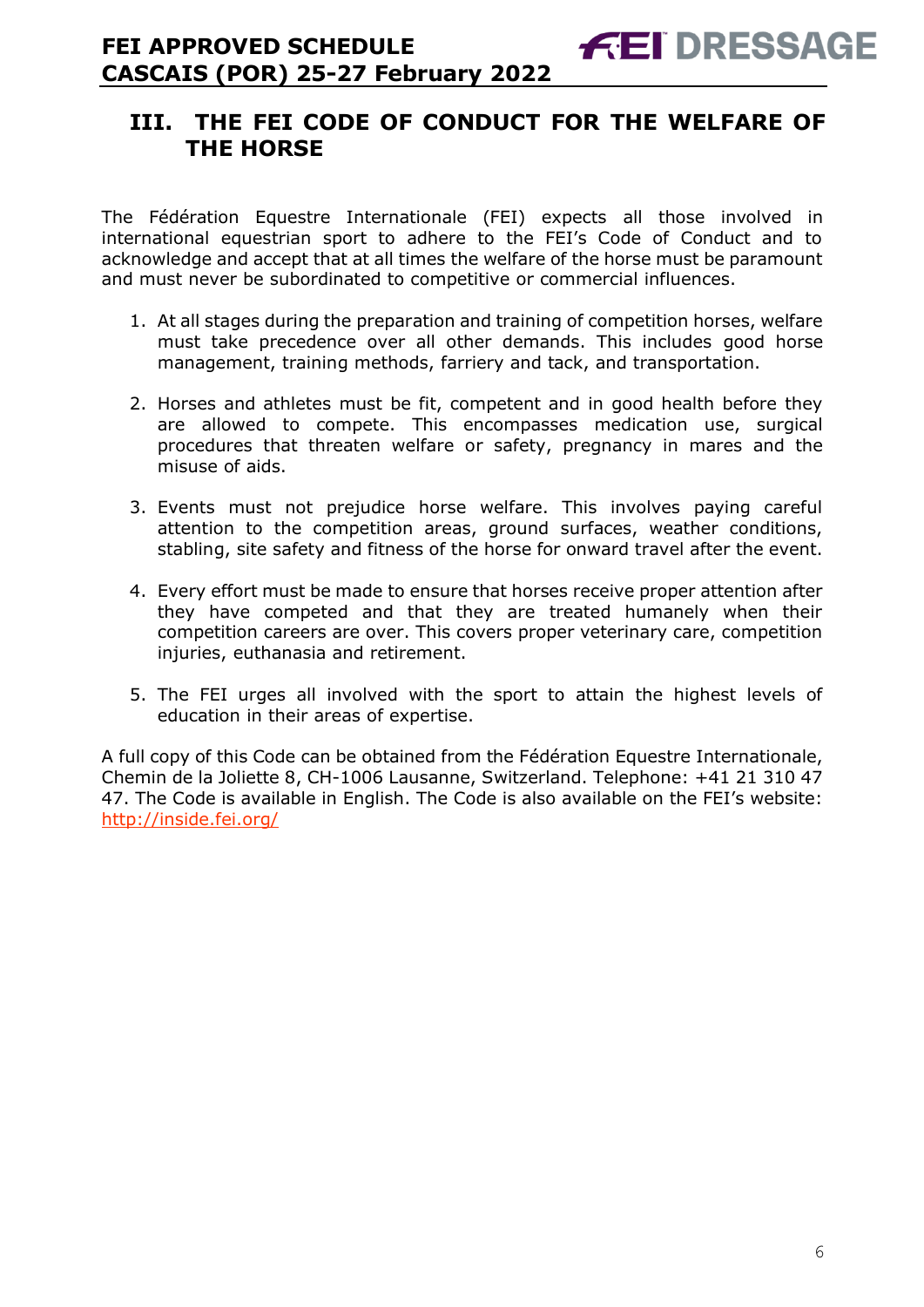# <span id="page-6-0"></span>**IV. GENERAL INFORMATION**

### <span id="page-6-1"></span>**1.ORGANISER**

| Name:      | CENTRO HIPICO DA COSTA DO ESTORIL                        |
|------------|----------------------------------------------------------|
| Address:   | Avenida da Charneca, no. 186, 2750-530 Cascais, Portugal |
| Telephone: | +351 917328170 (Cell.), +351 214872064                   |
| Email:     | geral@centrohipicocostaestoril.com                       |
| Website:   | http://www.centrohipicocostaestoril.com/                 |

#### Contact Details Show Ground:

| Address:                | Avenida da Charneca no. 186, 2750-530 Cascais, Portugal |
|-------------------------|---------------------------------------------------------|
| Telephone:              | +351 917328170 (Cell.)                                  |
| <b>GPS Coordinates:</b> | N 38º 44' 02" - W 9º 26' 58"                            |

Accessibility details (directions by road, nearest airport/train station):

Take the A5 direction CASCAIS, leave to the right at exit 12 Malveira - Cabo da Roca - Guincho, continue straight ahead on Estrada da Malveira for about 1,5 km and showground will be on your left. Nearest Airport: LISBON / Nearest train station: CASCAIS

#### <span id="page-6-2"></span>**2.ORGANISING COMMITTEE**

Honorary President: Dr. Carlos Carreiras, Mayor of the municipality of CASCAIS President of the event: Adele Gambini

Show Secretary: Marisa Raio Press Officer: Marisa Raio

#### <span id="page-6-3"></span>**3.EVENT DIRECTOR**

| Name:      | <b>Colonel Manuel Teles Grilo</b>                       |
|------------|---------------------------------------------------------|
| Address:   | Avenida da Charneca no. 186, 2750-530 Cascais, Portugal |
| Telephone: | +351 214872064                                          |
| Mobile:    | +351 969 069 548 (Cell.)                                |
| Email:     | manueltg222@gmail.com                                   |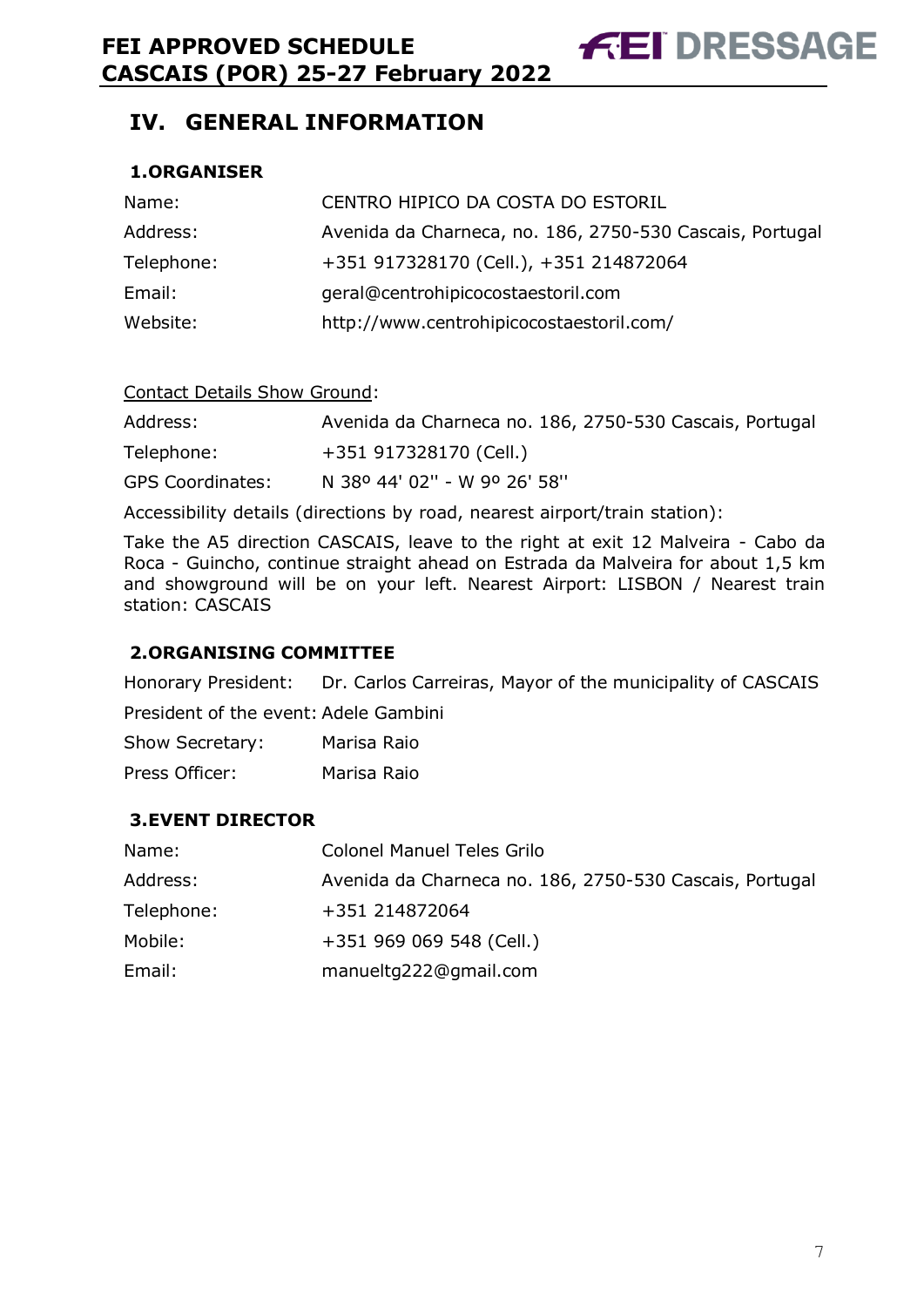# **V. OFFICIALS**

Please note that the schedule has been approved under the provision that all appointed Officials have successfully passed the on-line FEI Competency Evaluation Test.

<span id="page-7-0"></span>

| Ref.                    | <b>Panel</b>                | <b>Function</b>                                               | <b>FEI ID</b> | <b>Name</b>                           | <b>NF</b>  | <b>Level</b>   | <b>Contact Email</b>                                 |
|-------------------------|-----------------------------|---------------------------------------------------------------|---------------|---------------------------------------|------------|----------------|------------------------------------------------------|
|                         |                             | Ground Jury President                                         | 10050589      | Barbara ARDU                          | <b>ITA</b> | $4*/YH$        | barbarardu@fise.it                                   |
|                         |                             | Ground Jury Member                                            | 10184209      | Claudia MATOS                         | <b>POR</b> | $3*$           | cem@advlex.pt                                        |
|                         |                             | Ground Jury Member                                            | 10023884      | Frederico PINTEUS                     | <b>POR</b> | $4*/YH$        | fpinteus@hotmail.com                                 |
| 1                       | Ground Jury                 | Ground Jury Member                                            | 10049288      | Freddy LEYMAN                         | <b>BEL</b> | $4*/YH$        | freddyleyman@skynet.be                               |
|                         |                             | Ground Jury Member                                            | 10053322      | Maarten VAN DER HEIJDEN               | <b>NED</b> | $4*$           | maartenvdh1@gmail.com                                |
|                         |                             | Ground Jury Member                                            | 10003244      | Isobel WESSELS                        | <b>GBR</b> | $5*/YH$        | Isobelwessels@btinternet.com                         |
|                         |                             | Foreign Judge                                                 | 10050397      | Leif TORNBLAD                         | <b>DEN</b> | $5*/YH$        | let@tornblad.dk                                      |
| $\mathbf{2}$            | Foreign Technical Delegate  | Foreign Technical Delegate                                    |               |                                       |            |                |                                                      |
| 3                       | Chief Steward               | Chief Steward                                                 | 10159460      | Andre MARTINS SANTOS                  | <b>POR</b> | $\overline{2}$ | martins228@hotmail.com                               |
|                         |                             | <b>Assistant Steward</b>                                      | 10063553      | Armindo CAIXINHA                      | <b>POR</b> | $\overline{2}$ | antonio-caixinha@hotmail.com                         |
|                         |                             | <b>Assistant Steward</b>                                      | 10159463      | Bruno CASEIRÃO                        | <b>POR</b> | $\overline{2}$ | bruno.caseirao@gmail.com                             |
| 4                       | <b>Assistant Stewards</b>   | <b>Assistant Steward</b>                                      | 10230903      | Eduarda AGNELLO CARREIRO              | <b>POR</b> | $\mathbf{1}$   | teddy agnello@hotmail.com                            |
|                         |                             | <b>Assistant Steward</b>                                      |               |                                       |            |                |                                                      |
|                         | FEI Veterinary Delegate     | Veterinary Delegate                                           | 10053600      | João Pedro DA COSTA<br><b>PEREIRA</b> | <b>POR</b> | 3              | geral@centrohipicocostaestoril.com                   |
|                         |                             | Additional Veterinary Delegate                                |               |                                       |            |                |                                                      |
| 5                       |                             | Veterinary Commission President                               |               |                                       |            |                |                                                      |
|                         | FEI Veterinary Commission   | Foreign Veterinary Delegate                                   |               |                                       |            |                |                                                      |
|                         |                             | Veterinary Commission Member                                  |               |                                       |            |                |                                                      |
|                         | Veterinary Services Manager | Veterinary Services Manager                                   | 10087285      | Manuel LAMAS                          | <b>POR</b> |                | +351 916 766 933                                     |
| 6                       | / Treating Veterinarian     | Permitted Treating Veterinarian<br>(one for every 200 horses) | 10087285      | Manuel LAMAS                          | <b>POR</b> |                | +351 916 766 933                                     |
| $\overline{\mathbf{z}}$ | Doctor/Medical Service      | Doctor/Medical Service                                        |               | Bombeiros de Cascais                  | <b>POR</b> |                | +351 214 828 400                                     |
| 8                       | Farrier                     | Farrier                                                       |               | Americo REBELO                        | <b>POR</b> |                | +351 967151861<br>geral@centrohipicocostaestoril.com |
| 9                       | NF Delegate                 | NF Delegate (if applicable)                                   |               |                                       |            |                |                                                      |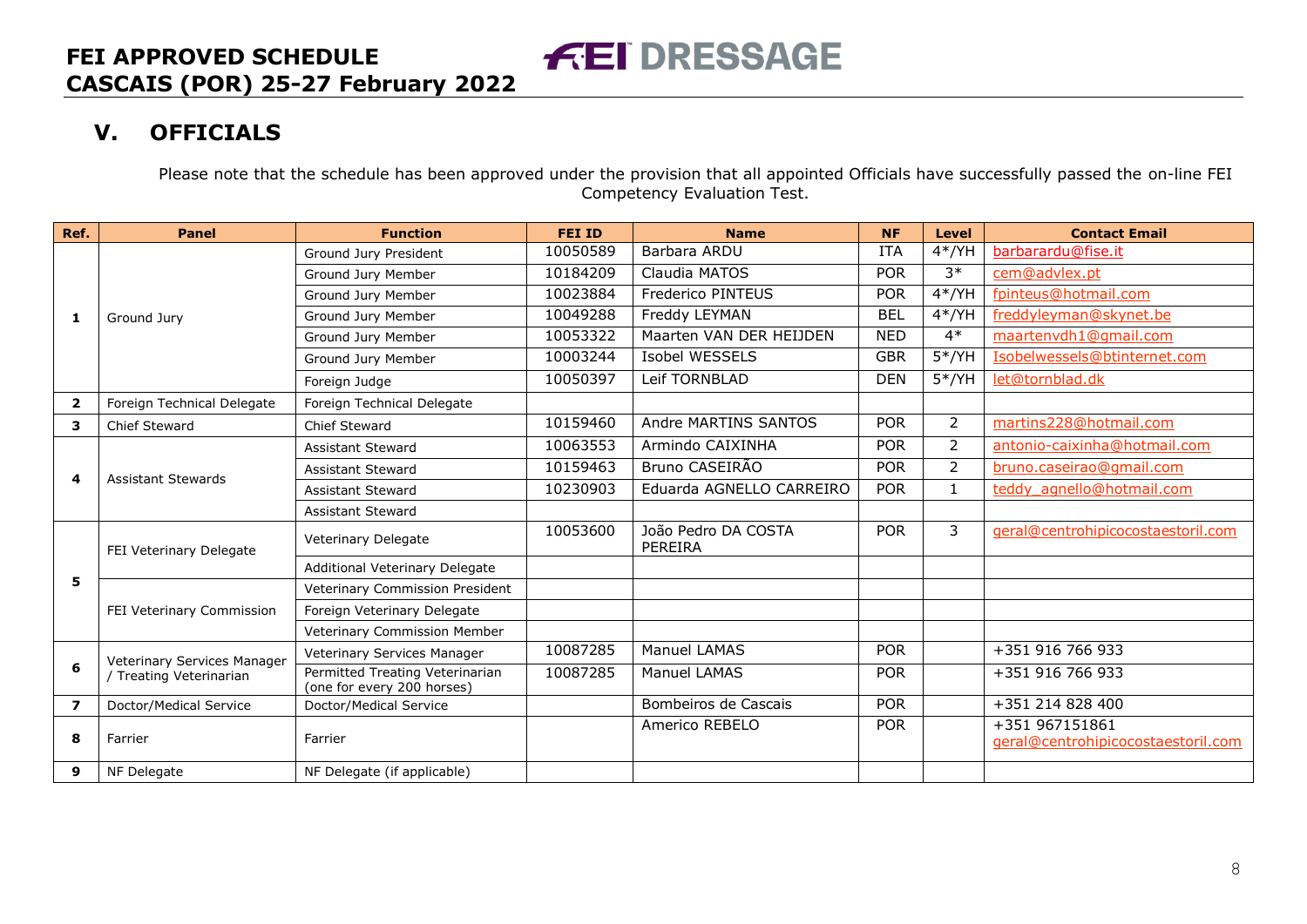# <span id="page-8-0"></span>**VI. INVITATIONS**

| Number of NFs invited:                         | ALL                       |
|------------------------------------------------|---------------------------|
| State which NFs are invited:                   | N/A                       |
| Reserve NFs:                                   | N/A                       |
| Total Number of athletes:                      | 60                        |
| Number of home athletes:                       | 25                        |
| Number of athletes per NF:                     | <b>MAX. 12</b>            |
| Number of horses per athlete:<br>Other CDIs: 2 | CDIYH: 2 per age category |

Athletes are invited by the Organiser through their NF.

One (1) groom per athlete.

The OC reserves the right to invite athletes (through their respective NF) in the limit of available entries and to limit the entries in order to judge 40 horses per day and per judge. The OC reserves the right to increase or reduce the number of riders by NF and / or horses by rider in the case where nominative entries would be deficient or too numerous or according to the definitive entries. Any such changes will be immediately notified to all competitors, officials, NFs and FEI.

# <span id="page-8-1"></span>**VII. ENTRIES**

- You must use the FEI Entry System for all categories of this Event: [https://entry.fei.org/index.php?page=PFO\\_Entries\\_NF\\_EventSearch](https://entry.fei.org/index.php?page=PFO_Entries_NF_EventSearch)
- You will find additional documentation on: <https://inside.fei.org/fei/your-role/it-services/it-platforms/fei-entry-system>
- All Athletes and Horses participating in any International Competition must be registered with the FEI.
- Athletes and/or Horses present at the Event without having been entered through the FEI's Online Entry System will automatically be disqualified unless compelling circumstances warrant otherwise.

# <span id="page-8-2"></span>**1.ENTRY DATES AND FEES:**

### **Deadlines for entries**

| Definite Entries: | 20 February 2022 |
|-------------------|------------------|
|                   |                  |

Last date for substitutions: 25 February 2022

Entries have to be in accordance with the FEI Dressage Rules, Art. 423 and the FEI General Regulations, Art. 116.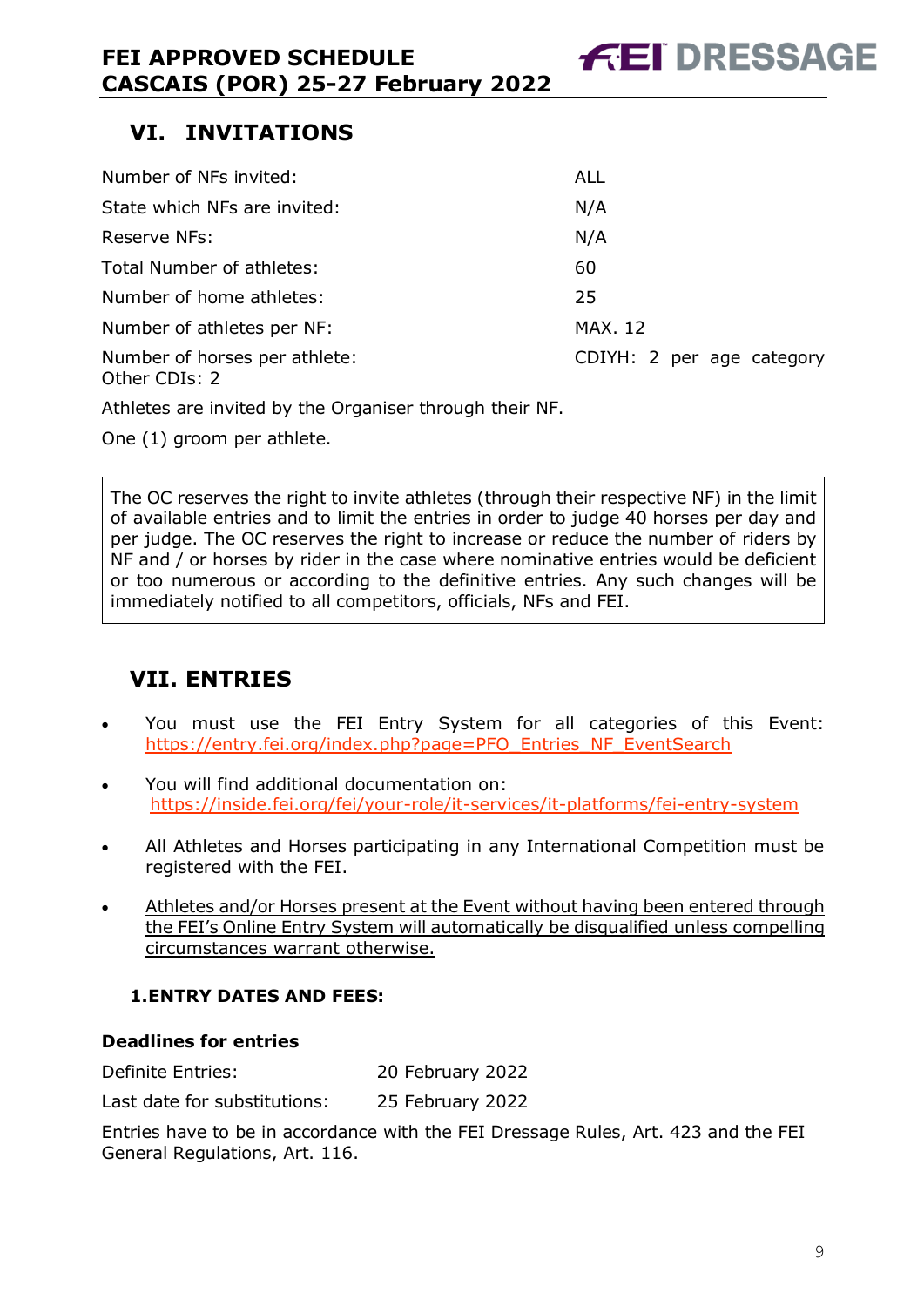| <b>Entry fee per horse:</b>                                    |                                                                                 |
|----------------------------------------------------------------|---------------------------------------------------------------------------------|
| CDICh / CDIP                                                   | € 385 (VAT not included)                                                        |
| CDIJ / CDIY / CDIYH                                            | $\in$ 410 (VAT not included)                                                    |
| CDIU25 / CDI3*                                                 | $\in$ 420 (VAT not included)                                                    |
|                                                                | Stabling fee per horse: Included from Friday 25/02/2022 until Sunday 06/03/2022 |
| (morning) for horses participating to both CASCAIS CDI's 2022. |                                                                                 |
| Starting fee per horse (if any): N/A<br>VAT:<br>23%            |                                                                                 |
| Total fee per horse:                                           |                                                                                 |
| CDICh / CDIP                                                   | €473,55                                                                         |
| CDIJ / CDIY / CDIYH                                            | € 504,30                                                                        |
| <b>CDIU25 / CDI3*</b>                                          | € 516,60                                                                        |

**FEI DRESSAGE** 

Entries fees have to be paid until the definite entries date: 25/02/2022 by bank transfer to: IBAN: PT50 0045 5383 40347812702 02 Swift: CCCMPTPL Account holder name: Centro Hipico da Costa do Estoril, Lda

The evidence of payment shall be sent to: geral@centrohipicocostaestoril.com

# <span id="page-9-0"></span>**2.NO-SHOWS/LATE WITHDRAWALS:**

**NB:** In the case of withdrawals after the date of definite entries or no-shows the athlete or the respective NF will be held liable to reimburse the Organiser for the actual financial loss incurred by the Organiser (i.e., stabling and hotel expenses) as a result of the late withdrawal or no-show.

Amount charged: €350

# <span id="page-9-1"></span>**3.ADDITIONAL FEES/CHARGES BY ORGANISING COMMITTEE:**

All other fees must be listed hereunder with the details of the amounts to be charged and approved by the FEI. Only fees approved by the FEI and listed in the approved Schedule can be charged by the Organiser.

EADCMP Fee:

Included in compulsory entry fee  $\square$  Not included in compulsory entry fee  $\square$ 

Lower-Level Events (CIMs) CHF 18 per horse per event (For definition of CIMs see Appendix E of the FEI General Regulations) Higher-Level Events CHF 25 per horse per event (All other events not defined as CIM)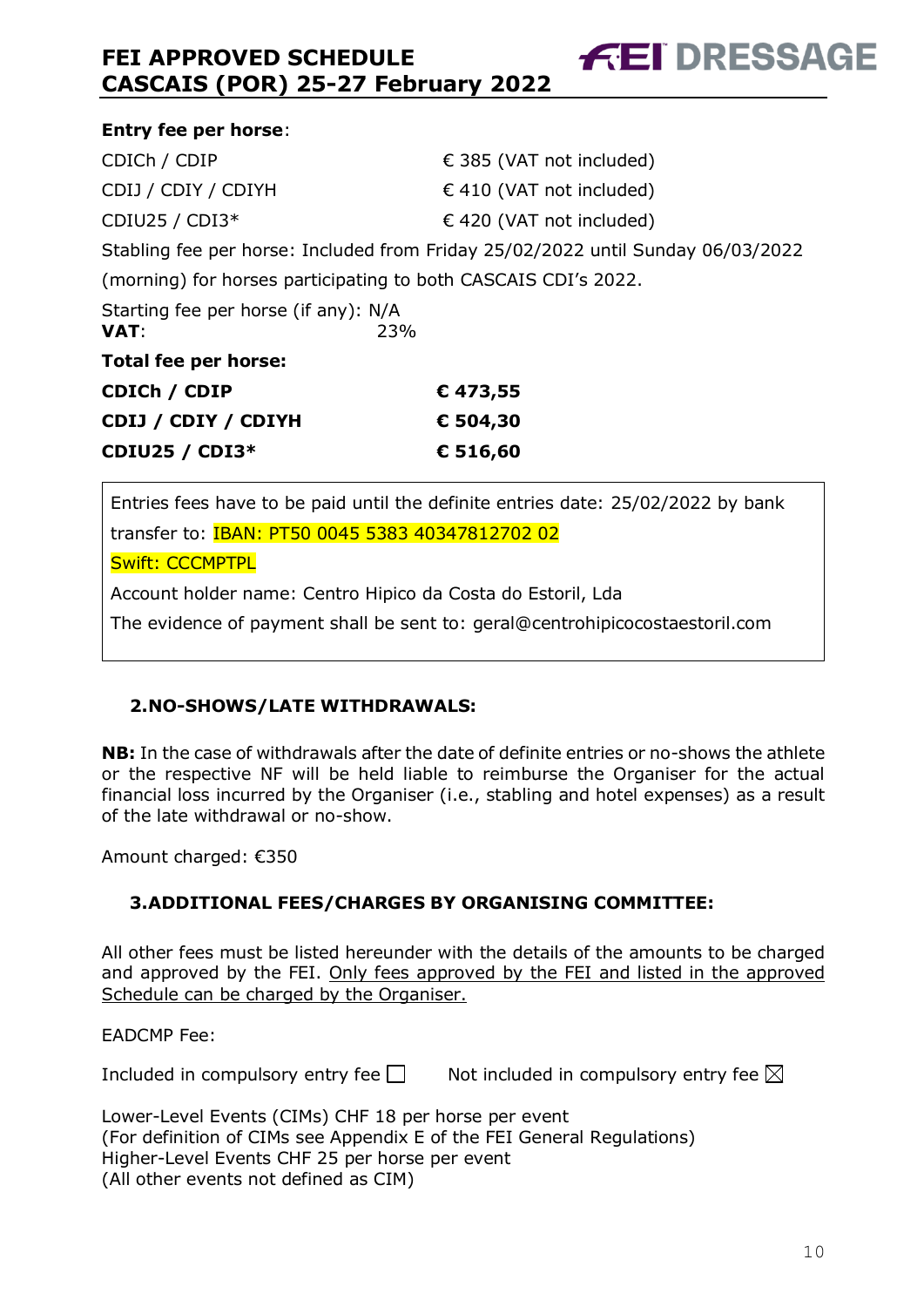| Electricity (upon request): $\epsilon$ 120 each CDI |                                                                                                        |
|-----------------------------------------------------|--------------------------------------------------------------------------------------------------------|
| Manure disposal:                                    | € 25                                                                                                   |
| Hay:                                                | € 13 per bale                                                                                          |
| Straw:                                              | € 10 per bale                                                                                          |
| Shavings:                                           | € 13 per bag                                                                                           |
| Tack box***:                                        | € 150                                                                                                  |
| Additional night:                                   | $\epsilon$ 24 (N/A for horses participating to both CDI's Cascais:<br>25-27/02/2022 and 03-05/03/2022) |
| Health papers:                                      | € 40 per horse                                                                                         |
| Non competing horse:                                | € 285 per horse; limited & under request only before<br>21/02/2022.                                    |
| Credit card fee:                                    | € 5%                                                                                                   |

All aforementioned amounts are including **VAT**

VAT Number of the Organiser: PT 501322299

\*\*\* Tack boxes are limited and have to be ordered in advance. They will be made available on a first come first serve basis.

### <span id="page-10-0"></span>**4. DEGREE OF DIFFICULTY – FLOORPLAN GRAND PRIX FREESTYLE**

 $\Box$  DoD will be used.  $\Box$  DoD will not be used.  $\boxtimes$  Not Applicable. Athletes are required to login using their own credentials on to [http://dressagefreestyle.fei.org](http://dressagefreestyle.fei.org/) to create or assign their Grand Prix Freestyle floorplan at the latest 2 hours prior to:

 $\Box$  the horse inspection.

 $\Box$  the draw of the Grand Prix (CDIs/CDIOs) / Short Grand Prix (CDI-Ws).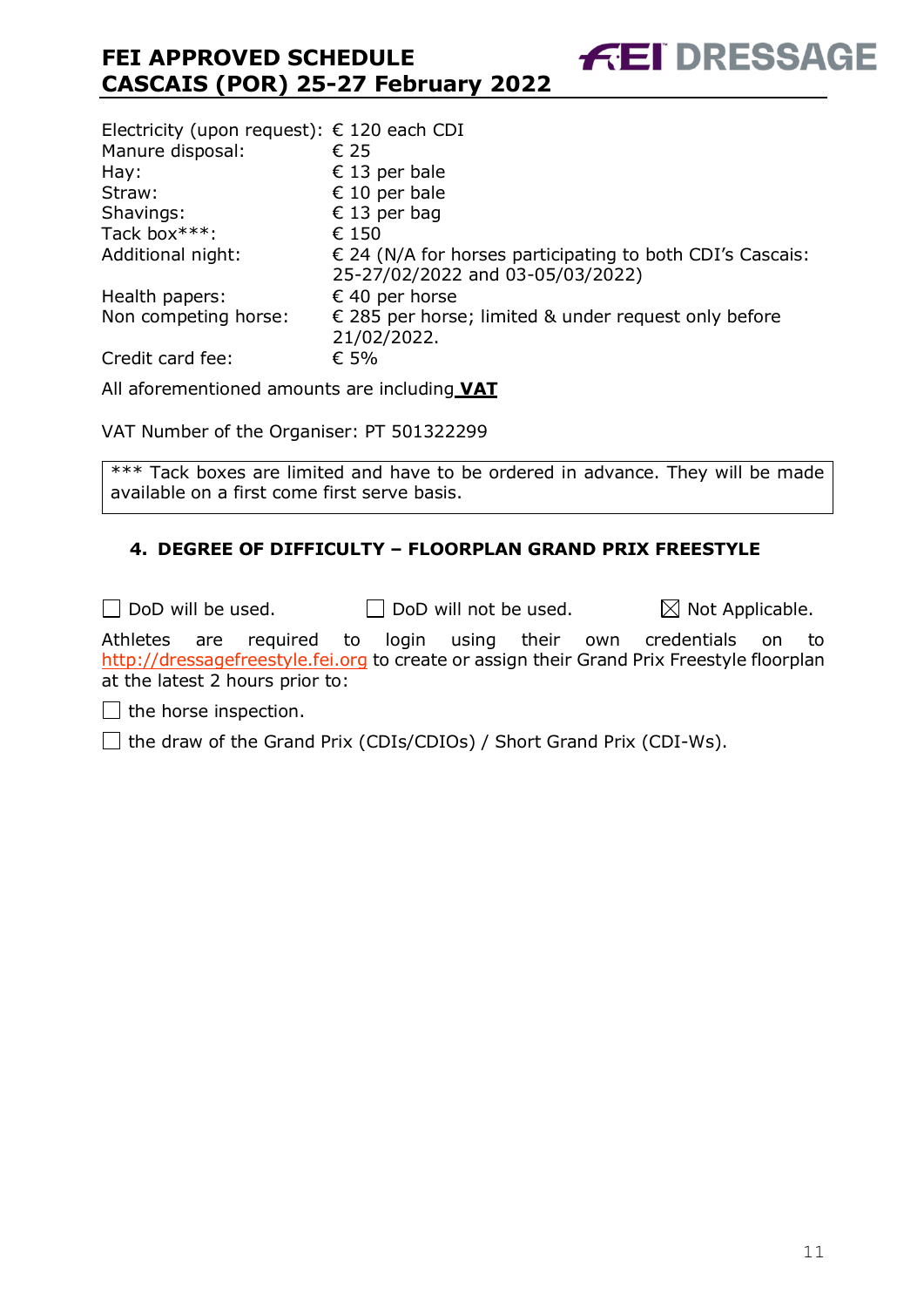# <span id="page-11-0"></span>**VIII. TIMETABLE**

### **Competitions must not start before 08:00 and must not finish after 23:00 unless prior approval is granted by the FEI.**

**The current edition of Dressage Tests at the date of the show will be used and all tests must be ridden from memory.** <https://inside.fei.org/fei/your-role/organisers/dressage/tests>

|                           | Day                                                        | <b>Date</b> | <b>Time</b>     |  |  |
|---------------------------|------------------------------------------------------------|-------------|-----------------|--|--|
| • Opening of stables      | Friday                                                     | 25/02/2022  | 09:00           |  |  |
| • Horse Inspection        | Friday                                                     | 25/02/2022  | 14:30           |  |  |
| • Familiarization         |                                                            |             | 09:00-13:00     |  |  |
|                           | 25/02/2022<br>Friday                                       |             | $16:30 - 18:00$ |  |  |
| • Declaration of Starters | Not later than one (1) hour after the horse<br>inspection. |             |                 |  |  |
| $\bullet$ Draw:           | Friday                                                     | 25/02/2022  | 17:00           |  |  |

| <b>Competitions CDIP:</b>       | Dav      | <b>Date</b> | <b>Time</b> | <b>Prize Money</b> |
|---------------------------------|----------|-------------|-------------|--------------------|
| Competition 4: Pony Riders Team | Saturday | 26/02/2022  | Not before  | N/A                |
|                                 |          |             | 8:00        |                    |
| Competition 17: Pony Riders     | Sunday   | 27/02/2022  | Not before  | N/A                |
| Individual                      |          |             | 8:00        |                    |
| <b>Total Prize Money</b>        |          |             |             | N/A                |
| <b>Prizes in Kind</b>           |          |             |             | Trophies/rosettes  |

| <b>Competitions CDICh:</b>          | Dav      | <b>Date</b> | <b>Time</b> | <b>Prize Money</b> |
|-------------------------------------|----------|-------------|-------------|--------------------|
| Competition 5: Children Team        | Saturday | 26/02/2022  | Not before  | N/A                |
|                                     |          |             | 8:00        |                    |
| Competition 18: Children Individual | Sunday   | 27/02/2022  | Not before  | N/A                |
|                                     |          |             | 8:00        |                    |
| <b>Total Prize Money</b>            |          |             |             | N/A                |
| <b>Prizes in Kind</b>               |          |             |             | Trophies/rosettes  |

| <b>Competitions CDIJ:</b>          | Dav      | <b>Date</b> | <b>Time</b> | <b>Prize Money</b> |
|------------------------------------|----------|-------------|-------------|--------------------|
| Competition 6: Juniors Team        | Saturday | 26/02/2022  | Not before  | N/A                |
|                                    |          |             | 8:00        |                    |
| Competition 19: Juniors Individual | Sunday   | 27/02/2022  | Not before  | N/A                |
|                                    |          |             | 8:00        |                    |
| <b>Total Prize Money</b>           |          |             |             | N/A                |
| <b>Prizes in Kind</b>              |          |             |             | Trophies/rosettes  |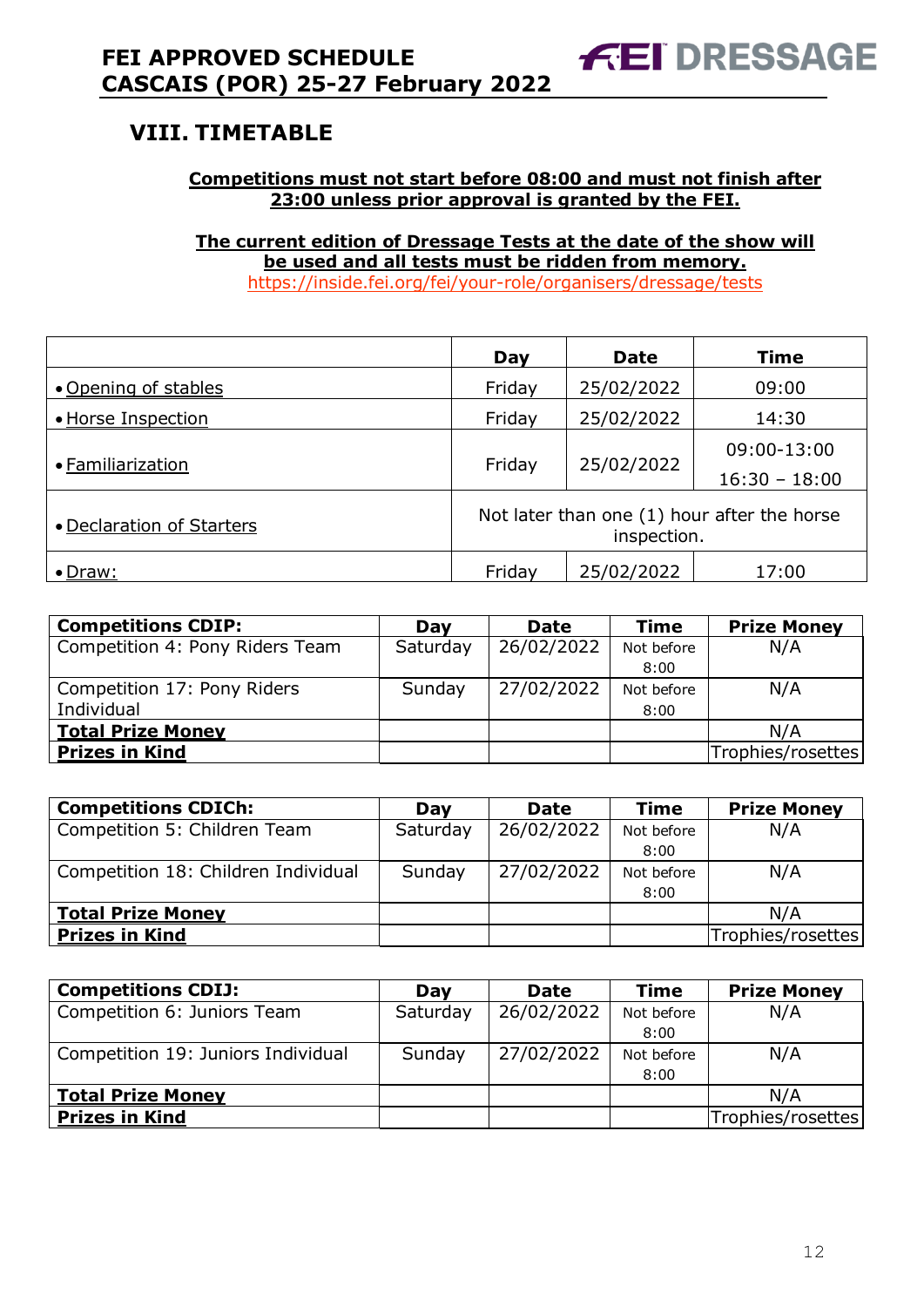| <b>Competitions CDIY:</b>        | Day      | <b>Date</b> | <b>Time</b> | <b>Prize Money</b> |
|----------------------------------|----------|-------------|-------------|--------------------|
| Competition 7: Young Riders Team | Saturday | 26/02/2022  | Not before  | N/A                |
|                                  |          |             | 8:00        |                    |
| Competition 15: Young Riders     | Sunday   | 27/02/2022  | Not before  | N/A                |
| Individual                       |          |             | 8:00        |                    |
| <b>Total Prize Money</b>         |          |             |             | N/A                |
| <b>Prizes in Kind</b>            |          |             |             | Trophies/rosettes  |

**FEI DRESSAGE** 

| <b>Competitions CDIU25:</b>      | Dav      | <b>Date</b> | <b>Time</b> | <b>Prize Money</b> |
|----------------------------------|----------|-------------|-------------|--------------------|
| Competition 8: Intermediate II   | Saturday | 26/02/2022  | Not before  | N/A                |
|                                  |          |             | 8:00        |                    |
| Competition 16: Grand Prix 16-25 | Sunday   | 27/02/2022  | Not before  | N/A                |
|                                  |          |             | 8:00        |                    |
| <b>Total Prize Money</b>         |          |             |             | N/A                |
| <b>Prizes in Kind</b>            |          |             |             | Trophies/rosettes  |

| <b>Competitions CDIYH:</b>      | Day      | <b>Date</b> | <b>Time</b> | <b>Prize Money</b> |
|---------------------------------|----------|-------------|-------------|--------------------|
| Competition 1: 5 YO Preliminary | Saturday | 26/02/2022  | Not before  | N/A                |
|                                 |          |             | 8:00        |                    |
| Competition 12: 5 YO Final      | Sunday   | 27/02/2022  | Not before  | N/A                |
|                                 |          |             | 8:00        |                    |
| Competition 2: 6 YO Preliminary | Saturday | 26/02/2022  | Not before  | N/A                |
|                                 |          |             | 8:00        |                    |
| Competition 13: 6 YO Final      | Sunday   | 27/02/2022  | Not before  | N/A                |
|                                 |          |             | 8:00        |                    |
| Competition 3: 7 YO Preliminary | Saturday | 26/02/2022  | Not before  | N/A                |
|                                 |          |             | 8:00        |                    |
| Competition 14: 7 YO Final      | Sunday   | 27/02/2022  | Not before  | N/A                |
|                                 |          |             | 8:00        |                    |
| <b>Total Prize Money</b>        |          |             |             | N/A                |
| <b>Prizes in Kind</b>           |          |             |             | Trophies/rosettes  |

| <b>Competitions CDI3*:</b>         | Day      | <b>Date</b> | <b>Time</b> | <b>Prize Money</b> |
|------------------------------------|----------|-------------|-------------|--------------------|
| Competition 9: Prix St Georges     | Saturday | 26/02/2022  | Not before  | N/A                |
|                                    |          |             | 8:00        |                    |
| Competition 20: Intermediate I     | Sunday   | 27/02/2022  | Not before  | N/A                |
|                                    |          |             | 8:00        |                    |
| Competition 10: Intermediate A     | Saturday | 26/02/2022  | Not before  | N/A                |
|                                    |          |             | 8:00        |                    |
| Competition 21: Intermediate B     | Sunday   | 27/02/2022  | Not before  | N/A                |
|                                    |          |             | 8:00        |                    |
| Competition 11: Grand Prix         | Saturday | 26/02/2022  | Not before  | N/A                |
|                                    |          |             | 8:00        |                    |
| Competition 22: Grand Prix Special | Sunday   | 27/02/2022  | Not before  | N/A                |
|                                    |          |             | 8:00        |                    |
| <b>Total Prize Money</b>           |          |             |             | N/A                |
| <b>Prizes in Kind</b>              |          |             |             | Trophies/rosettes  |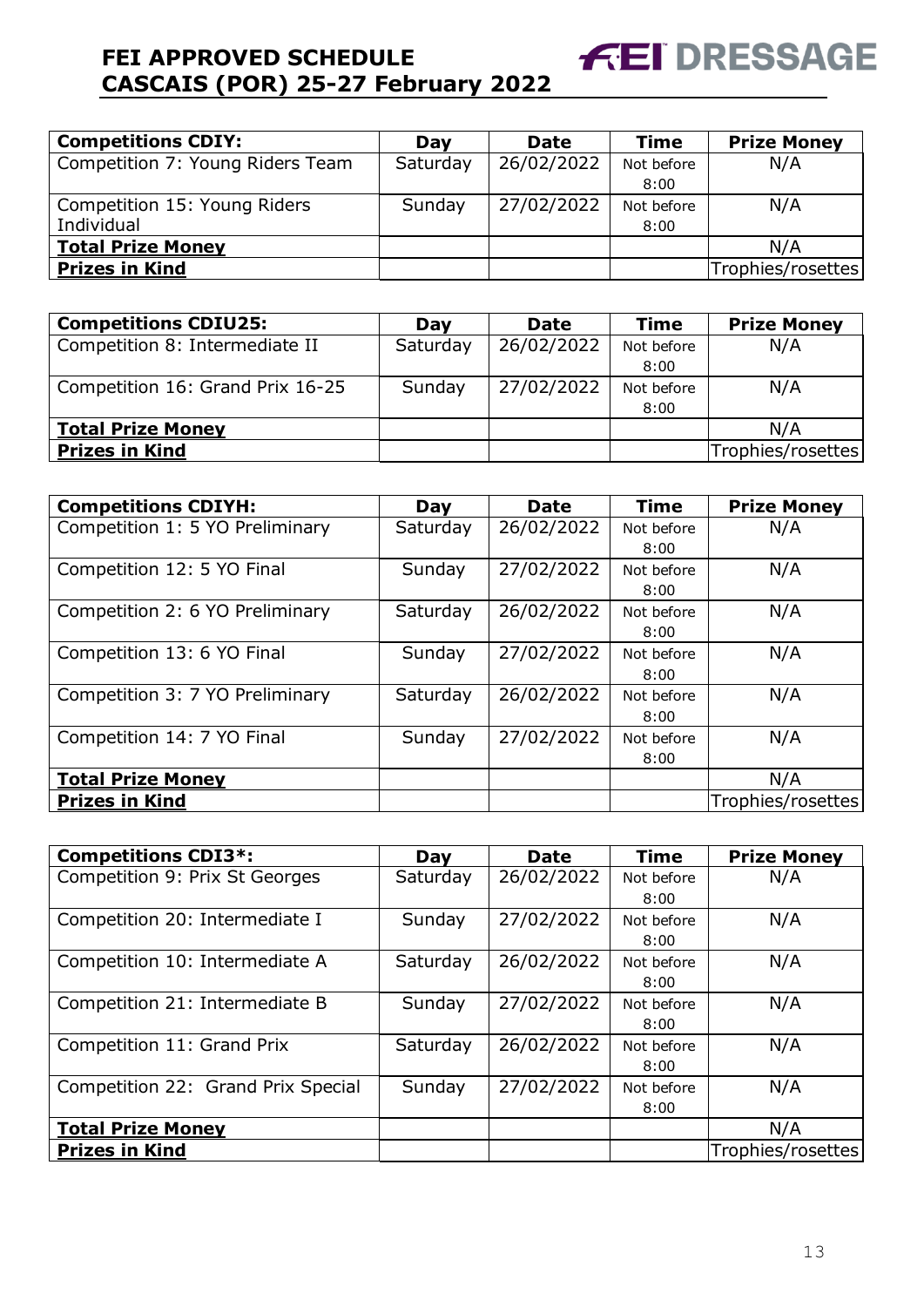# **GENERAL CLASSIFICATION AT THE END OF THE COMPETITIONS:**

| Leading athlete award - | N/A |
|-------------------------|-----|
| Best foreign athlete -  | N/A |
| Best home athlete -     | N/A |
| Team awards –           | N/A |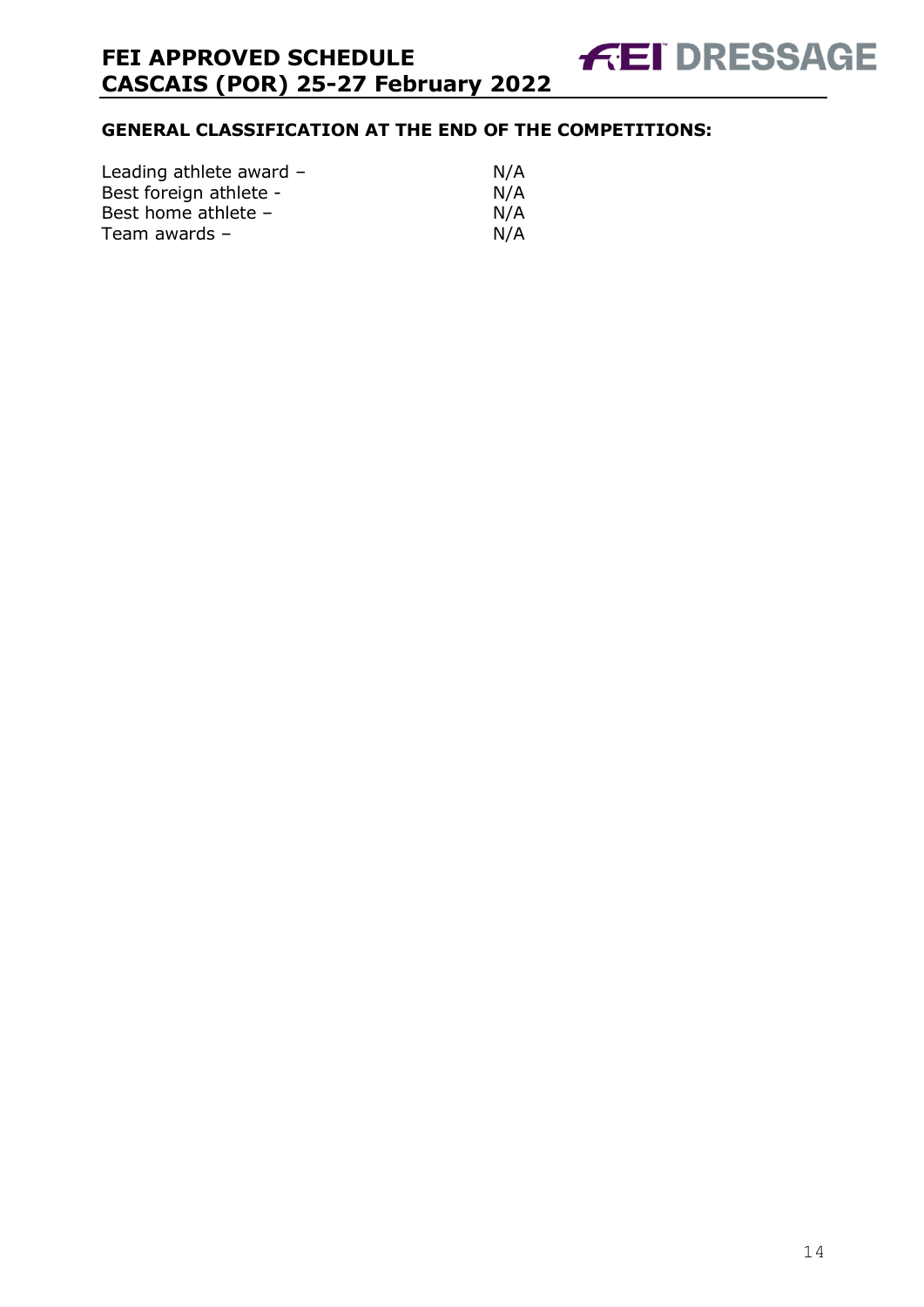# <span id="page-14-0"></span>**IX. COMPETITIONS DETAIL**

#### **FIRST DAY: Saturday DATE: 26/02/2022**

**FEI DRESSAGE** 

#### **COMPETITION No 1**

Test: FEI Preliminary for 5-year-old horses Number of horses per athlete: 2 Open to: All entries of this test Draw/Art: Ordinary draw Art. 425.2 Prize money: None

\* \* \* \* \* \* \* \* \* \* \*

#### **COMPETITION No 2**

| Test:                           | FEI Preliminary for 6-year-old horses |
|---------------------------------|---------------------------------------|
| Number of horses per athlete: 2 |                                       |
| Open to:                        | All entries of this test              |
| Draw/Art:                       | Ordinary draw Art. 425.2              |
| Prize money:                    | None.                                 |
|                                 |                                       |

\* \* \* \* \* \* \* \* \* \*

### **COMPETITION No 3**

| Test:                           | FEI Preliminary for 7-year-old horses |
|---------------------------------|---------------------------------------|
| Number of horses per athlete: 2 |                                       |
| Open to:                        | All entries of this test              |
| Draw/Art:                       | Ordinary draw Art. 425.2              |
| Prize money:                    | <b>None</b>                           |
|                                 |                                       |

\* \* \* \* \* \* \* \* \* \*

#### **COMPETITION No 4**

| Test:                           | FEI Pony Riders Team     |
|---------------------------------|--------------------------|
| Number of horses per athlete: 2 |                          |
| Open to:                        | All entries of this test |
| Draw/Art:                       | Ordinary draw Art. 425.2 |
| Prize money:                    | <b>None</b>              |
|                                 |                          |

\* \* \* \* \* \* \* \* \* \*

#### **COMPETITION No 5**

Test: FEI Children Team Number of horses per athlete: 2 Open to: and all entries of this test Draw/Art: Ordinary draw Art. 425.2 Prize money: None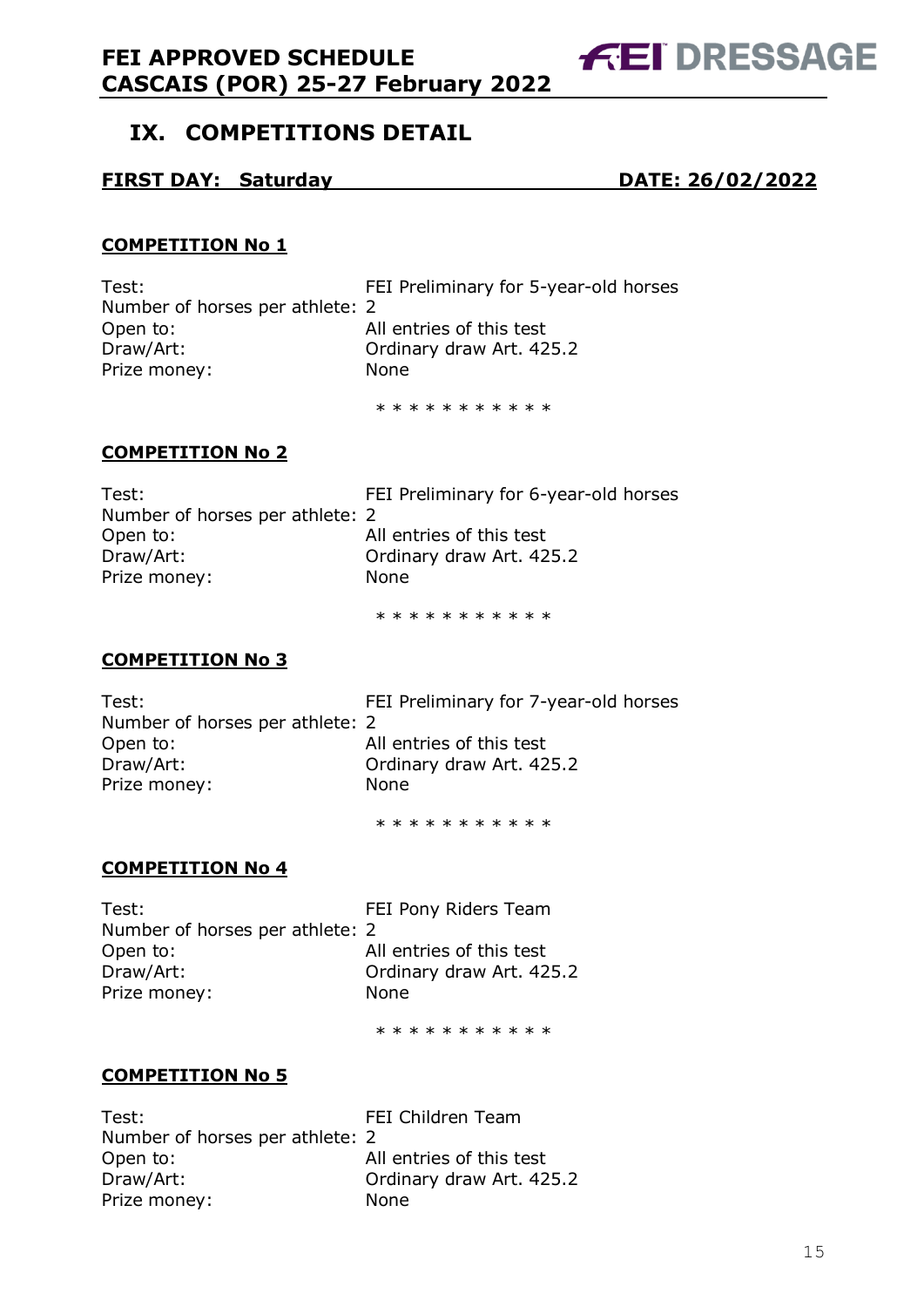\* \* \* \* \* \* \* \* \* \*

#### **COMPETITION No 6**

Test: FEI Junior Team Number of horses per athlete: 2 Open to: All entries of this test Draw/Art: Ordinary draw Art. 425.2 Prize money: None

\* \* \* \* \* \* \* \* \* \*

#### **COMPETITION No 7**

Test: FEI Young Rider Team Number of horses per athlete: 2 Open to: All entries of this test Draw/Art: Ordinary draw Art. 425.2 Prize money: None

\* \* \* \* \* \* \* \* \* \*

#### **COMPETITION No 8**

Test: Test: FEI Intermediate II Number of horses per athlete: 2 Open to: All entries of this test Draw/Art: **Draw/Art: Ordinary draw Art. 425.2** Prize money: None

\* \* \* \* \* \* \* \* \* \*

#### **COMPETITION No 9**

Test: Test: Prix St Georges Number of horses per athlete: 2 Open to: All entries of this test Draw/Art: Ordinary draw Art. 425.2 Prize money: None

\* \* \* \* \* \* \* \* \* \*

#### **COMPETITION No 10**

| Test:                           | Intermediate A           |
|---------------------------------|--------------------------|
| Number of horses per athlete: 2 |                          |
| Open to:                        | All entries of this test |
| Draw/Art:                       | Ordinary draw Art. 425.2 |
| Prize money:                    | <b>None</b>              |
|                                 |                          |

\* \* \* \* \* \* \* \* \* \*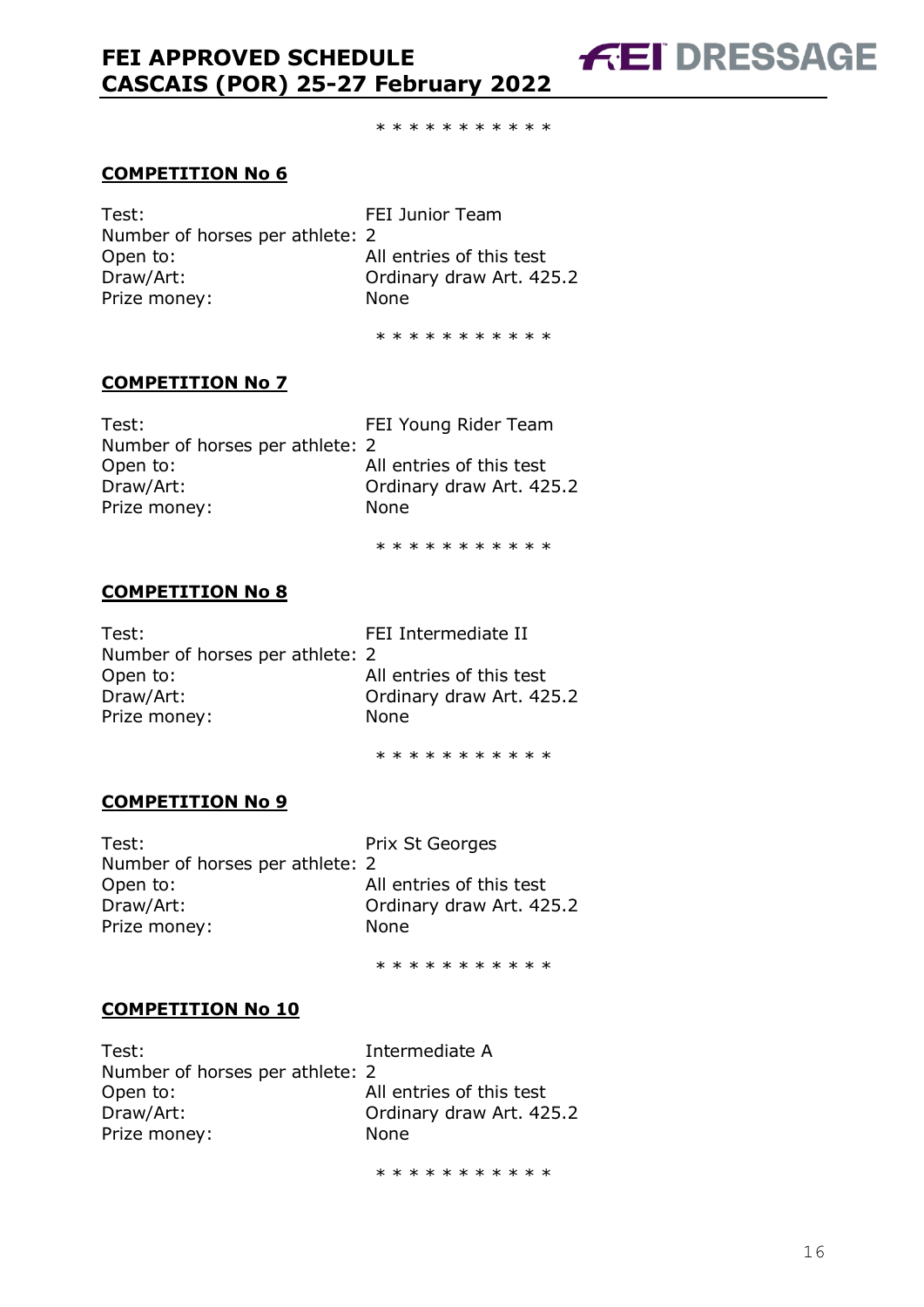### **COMPETITION No 11**

| Test:                           | <b>Grand Prix</b>            |
|---------------------------------|------------------------------|
| Number of horses per athlete: 2 |                              |
| Open to:                        | All entries of this test     |
| Draw/Art:                       | Ordinary draw Art. 425.2.1.a |
| Prize money:                    | <b>None</b>                  |

\* \* \* \* \* \* \* \* \* \*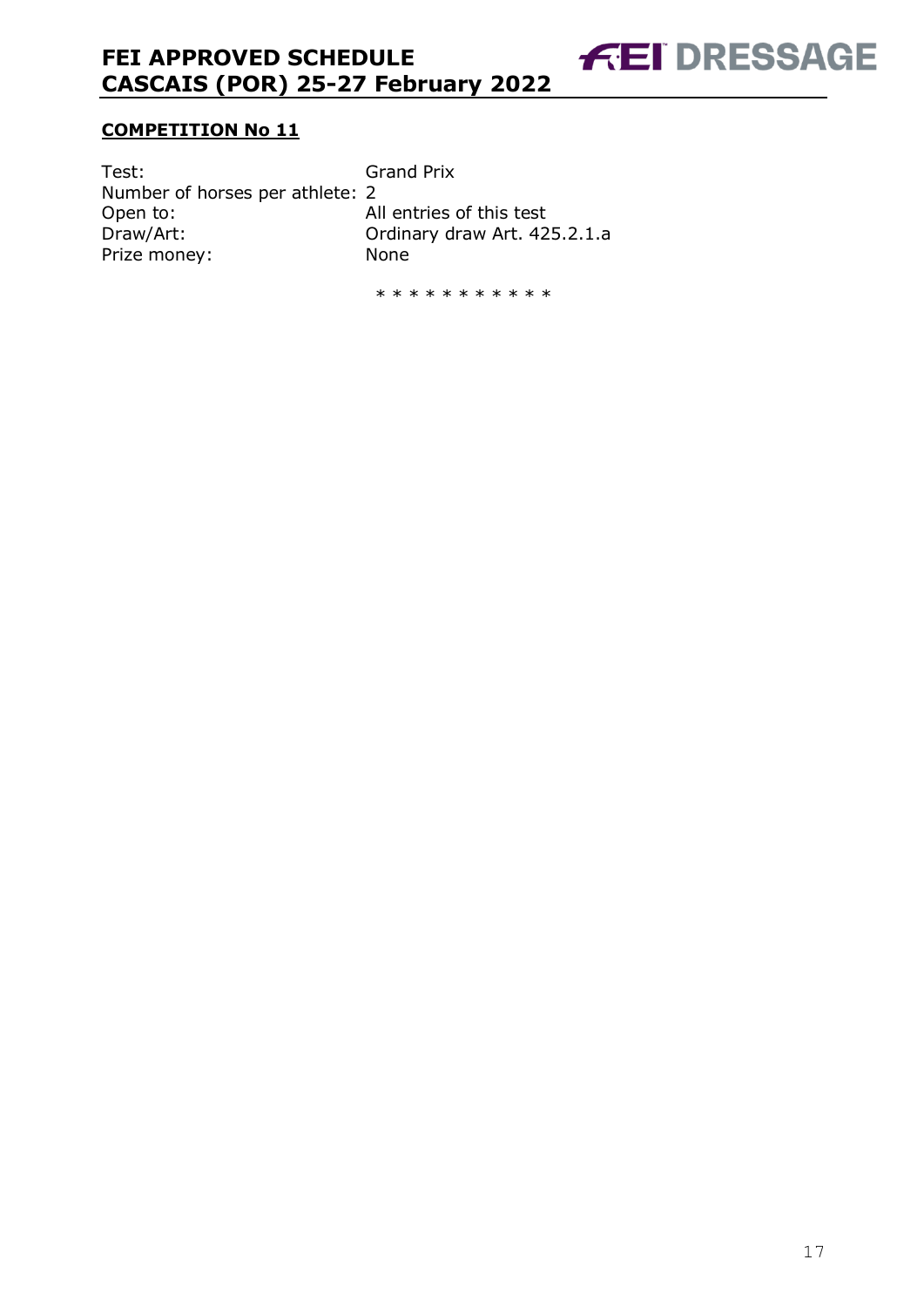### **SECOND DAY: Sunday DATE: 27/02/2022**

#### **COMPETITION No 12**

Test: FEI Final for 5-year-old horses Number of horses per athlete: 2 Open to: All entries of this test Draw/Art: **Draw/Art: Ordinary draw Art. 425.2** Prize money: None

\* \* \* \* \* \* \* \* \* \* \*

#### **COMPETITION No 13**

Test: FEI Final for 6-year-old horses Number of horses per athlete: 2 Open to: All entries of this test Draw/Art: Ordinary draw Art. 425.2 Prize money: None

\* \* \* \* \* \* \* \* \* \*

#### **COMPETITION No 14**

Test: FEI Final for 7-year-old horses Number of horses per athlete: 2 Open to: All entries of this test Draw/Art: Ordinary draw Art. 425.2 Prize money: None

\* \* \* \* \* \* \* \* \* \*

#### **COMPETITION No 15**

Test: FEI Young Rider Individual Number of horses per athlete: 2 Open to: All entries of this test Draw/Art: Ordinary draw Art. 425.2 Prize money: None

\* \* \* \* \* \* \* \* \* \*

#### **COMPETITION No 16**

Test: Test: FEI Grand Prix 16-25 Number of horses per athlete: 2 Open to: All entries of this test Draw/Art: Ordinary draw Art. 425.2.1.a Prize money: None

\* \* \* \* \* \* \* \* \* \* \*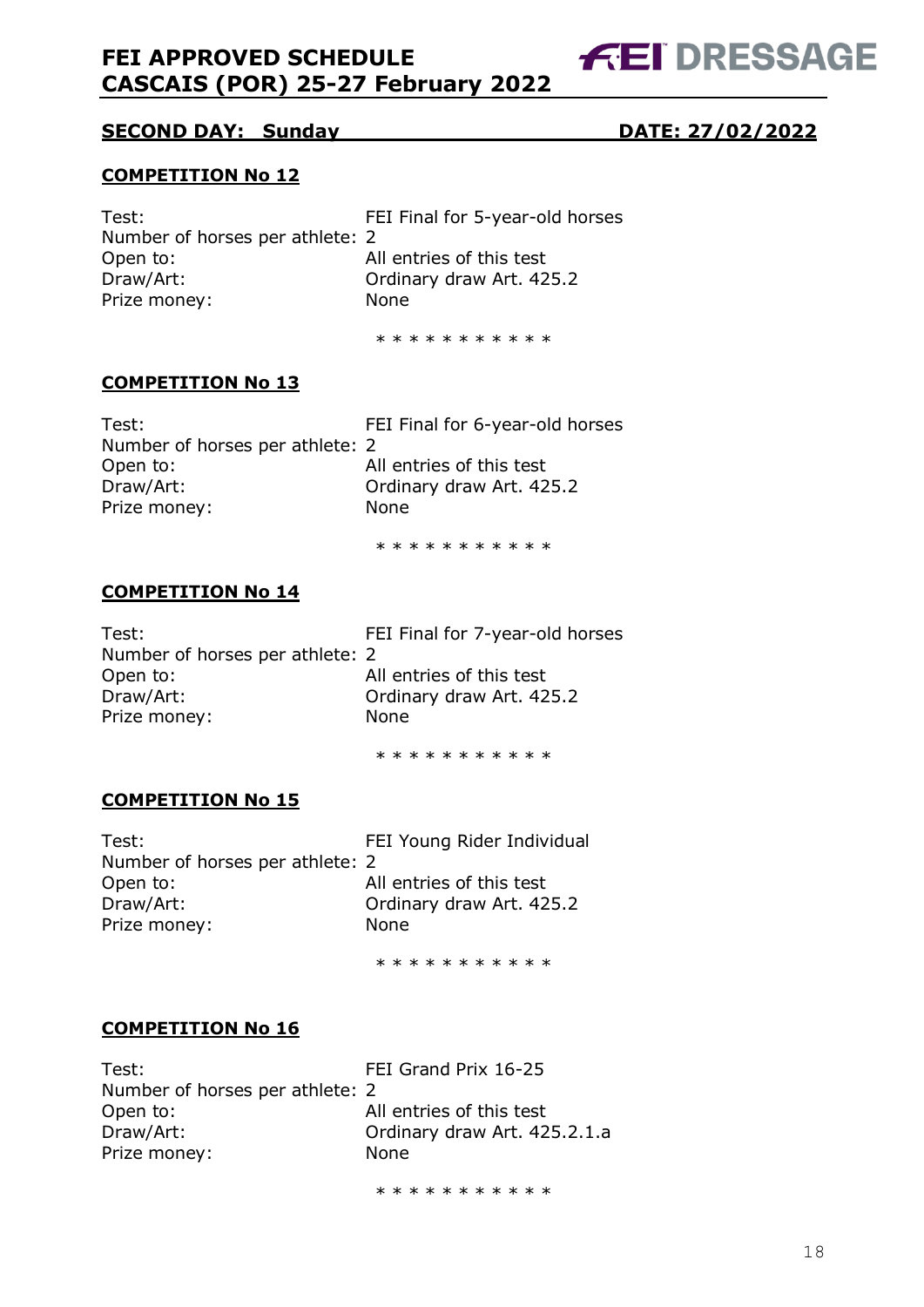#### **COMPETITION No 17**

Test: Test: FEI Pony Riders Individual Number of horses per athlete: 2 Open to: All entries of this test Draw/Art: Ordinary draw Art. 425.2 Prize money: None

\* \* \* \* \* \* \* \* \* \*

#### **COMPETITION No 18**

Test: Test: FEI Children Individual Number of horses per athlete: 1 Draw/Art: 25.8 Prize money: None

Open to: the best 18 combinations from the Children Team

**FEI DRESSAGE** 

\* \* \* \* \* \* \* \* \* \*

#### **COMPETITION No 19**

| Test:                           | FEI Junior Individual    |
|---------------------------------|--------------------------|
| Number of horses per athlete: 2 |                          |
| Open to:                        | All entries of this test |
| Draw/Art:                       | Ordinary draw Art. 425.2 |
| Prize money:                    | <b>None</b>              |
|                                 |                          |

\* \* \* \* \* \* \* \* \* \*

#### **COMPETITION No 20**

Test: Intermediate I Number of horses per athlete: 2 Open to: All entries of this test Draw/Art: Ordinary draw Art. 425.2 Prize money: None

\* \* \* \* \* \* \* \* \* \*

#### **COMPETITION No 21**

| Test:                           | Intermediate B           |
|---------------------------------|--------------------------|
| Number of horses per athlete: 2 |                          |
| Open to:                        | All entries of this test |
| Draw/Art:                       | Ordinary draw Art. 425.2 |
| Prize money:                    | <b>None</b>              |
|                                 |                          |

\* \* \* \* \* \* \* \* \* \*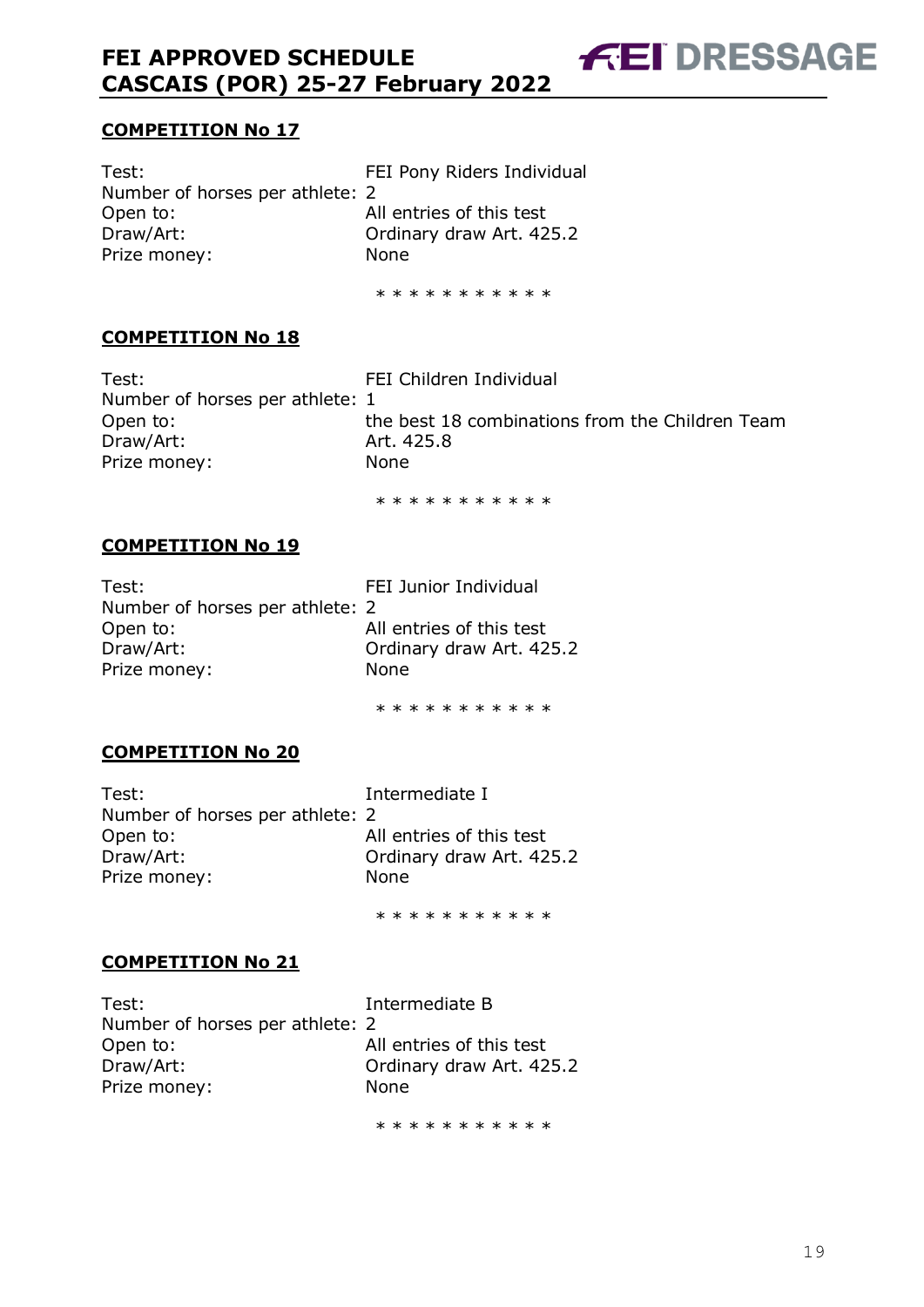**FEI DRESSAGE** 

### **COMPETITION No 22**

| Test:                           | <b>Grand Prix Special</b>                                                          |
|---------------------------------|------------------------------------------------------------------------------------|
| Number of horses per athlete: 1 |                                                                                    |
| Open to:                        | and compulsory for the best 15 combinations from the<br>Grand prix, competition 11 |
| Draw/Art:                       | Ordinary draw Art. 425.4                                                           |
| Prize money:                    | None                                                                               |

\* \* \* \* \* \* \* \* \* \*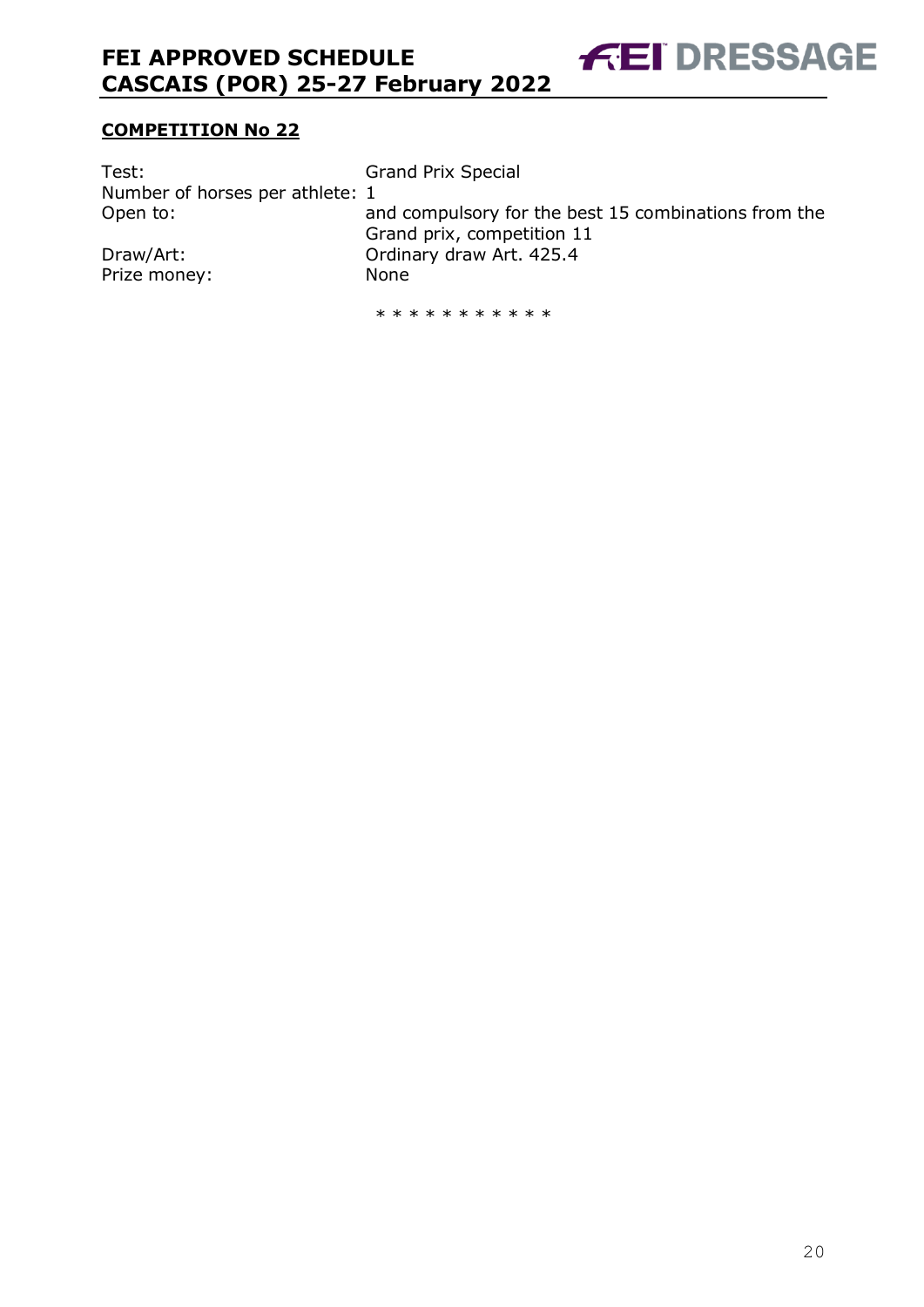# <span id="page-20-0"></span>**X. FACILITIES OFFERED**

# <span id="page-20-1"></span>**1.ATHLETES**

# **Accommodation.**

Hotel: Hotel Vila Gale Cascais

Address: Rua Frei Nicolau de Oliveira, 80, Parque da Gandarinha, 2750-641 Cascais

Telephone: +351 21 482 6000

At the expense of the Organiser  $\Box$  or the Athlete  $\boxtimes$ 

# **Meals.**

At the expense of the Organiser  $\Box$  or the Athlete  $\boxtimes$ 

# <span id="page-20-2"></span>**2.GROOMS**

# **Accommodation.**

Requests for accommodation must be sent with entries.

At the expense of the Organiser  $\square$  or the Athlete  $\boxtimes$ 

# **Meals.**

At the expense of the Organiser  $\Box$  or the Athlete  $\boxtimes$ 

**N.B.** Organiser's must provide proper sanitary conditions. The showering facilities should be sufficient for both male and female grooms with hot and cold water. Shower facilities as well as restrooms should at all times be in a state of cleanliness.

# <span id="page-20-3"></span>**XI. LOGISTICAL/ADMINISTRATIVE/TECHNICAL INFORMATION**

# <span id="page-20-4"></span>**1.DRAW**

Location of the draw: At the Show Office

# <span id="page-20-5"></span>**2.COMPETITION ARENA(S)**

| Total dimensions: | 50 x 90 m (Competition arena - dimensions: $20 \times 60$ m) |
|-------------------|--------------------------------------------------------------|
| Type of Footing:  | Ebb & Flow (Silica sand and geotextile)                      |

# <span id="page-20-6"></span>**3.PRACTICE ARENA(S)**

| Total dimensions: | 20 $\times$ 60 m (Competition arena - dimensions: 20 $\times$ 60 m) |
|-------------------|---------------------------------------------------------------------|
| Type of Footing:  | Ebb & Flow (Silica sand and geotextile)                             |

# <span id="page-20-7"></span>**4.STABLES**

Size of boxes: 3 m x 3 m (at least 3m x 3m)

An adequate number of stables must be at least 4m x 3m to accommodate the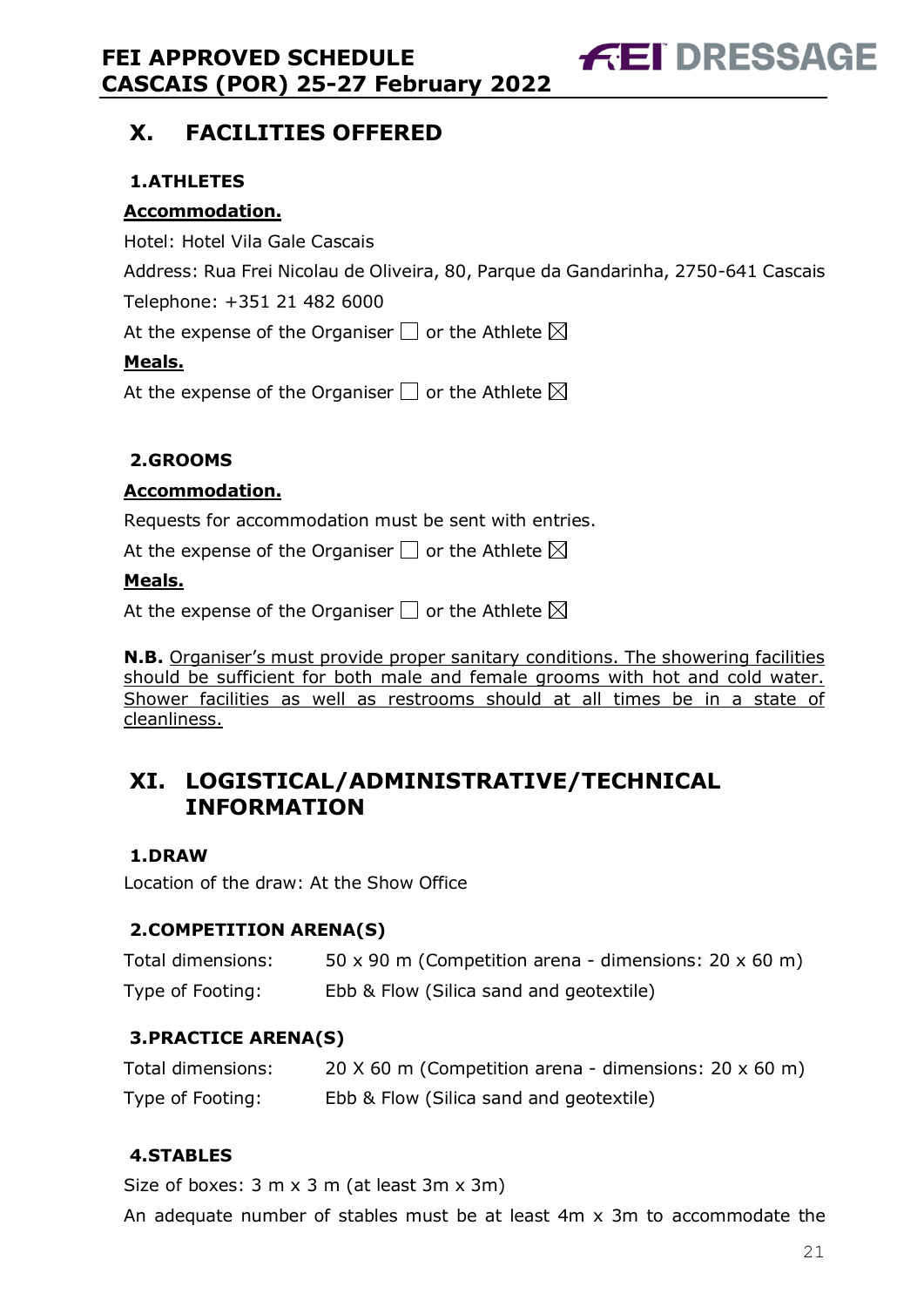larger Horses.

Stables are closed from 21:00 to 06:30

#### <span id="page-21-0"></span>**5.PAPERLESS JUDGING**

It is compulsory to have a certified software/solution in order to offer Paperless Judging at FEI Dressage Events.

Will you use a FEI Certified Paperless Judging Software/Solution to manage judging at your Event? (The list of Certified Service Providers is available here: [https://inside.fei.org/fei/your-role/it-services/it-providers/list\)](https://inside.fei.org/fei/your-role/it-services/it-providers/list)

No  $\boxtimes$  and as OC, we confirm that no Paperless Judging Software/Solution will be used.

#### <span id="page-21-1"></span>**6.SCORING PROVIDER/TIMING PROVIDER**

Will you use a FEI Certified Service Provider to manage the scoring and timing at your Event? (The list of Certified Service Providers is available here: [https://inside.fei.org/fei/your-role/it-services/it-providers/list\)](https://inside.fei.org/fei/your-role/it-services/it-providers/list)

No  $\boxtimes$ 

Contact person at Event:

Name: Gonçalo Queiroz

FEI ID number: 10034629

Contact email: goncalo@gqhorses.pt

The FEI may require to be provided with real time results data feed of your Events according to FEI requirements; in this case you and your provider will be informed accordingly.

#### <span id="page-21-2"></span>**7.AVERAGE SCORE/OPEN SCORING**

Average Score and Open Scoring: Yes  $\Box$  No  $\boxtimes$ 

#### <span id="page-21-3"></span>**8.OTHER TECHNOLOGY/SERVICE PROVIDER(S)**

Will you use other technology/service provider(s) at your Event?

No  $\boxtimes$ 

#### <span id="page-21-4"></span>**9.PRIZE GIVING CEREMONY**

The number of athletes required to present themselves for the prize giving ceremony of each competition is 3

All prize giving ceremonies must strictly follow the **Covid-19 guidelines for Prize giving protocols and media activities.**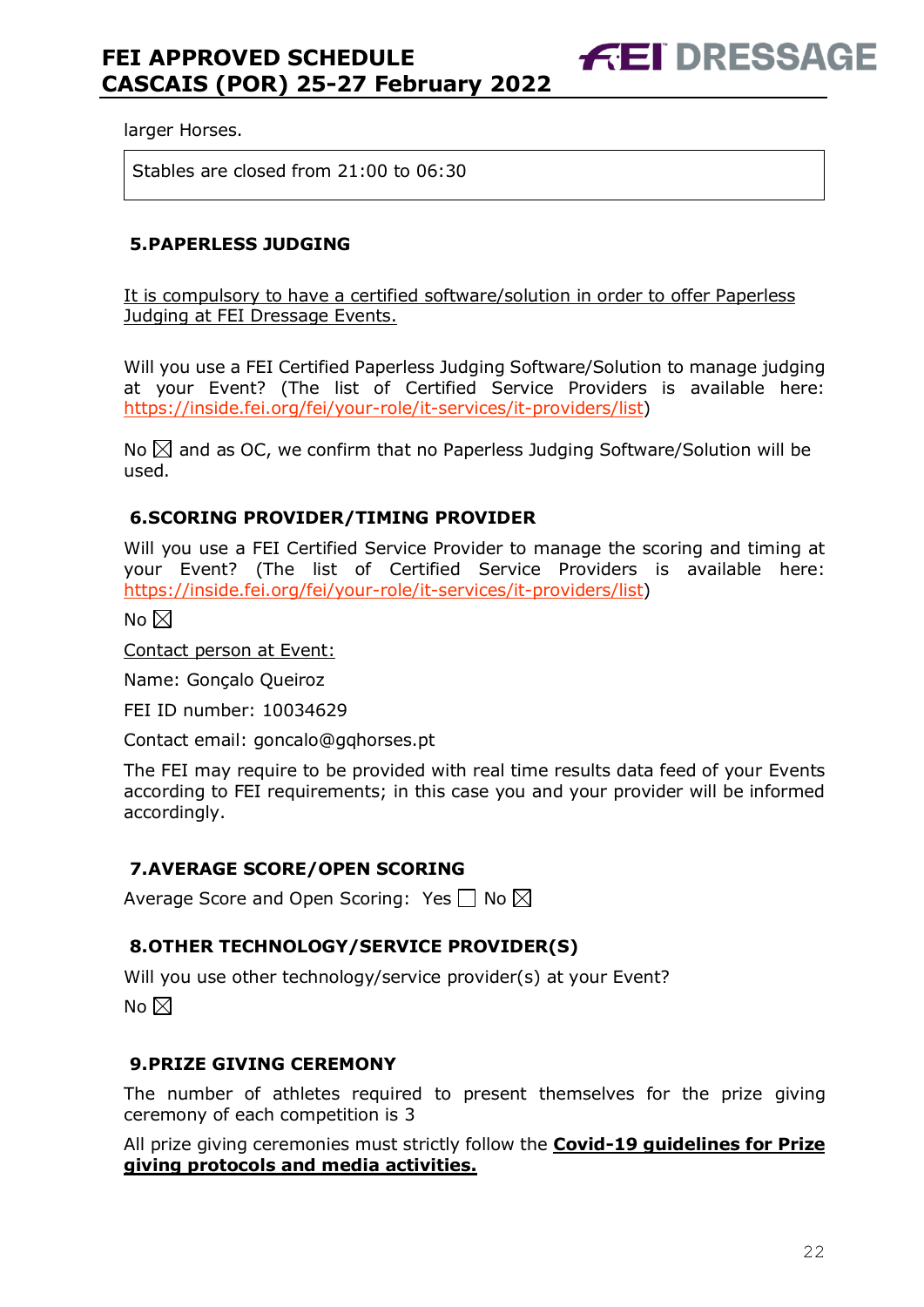### <span id="page-22-0"></span>**10. ADVERTISING ON ATHLETES AND HORSES**

The athletes are authorised to carry the logo of their personal sponsor. The Chief Steward will check that the advertising and publicity on athletes and horses complies with the FEI General Regulations, Art. 135.

**FEI DRESSAGE** 

### <span id="page-22-1"></span>**11. TICKETING**

Are you selling ticket for spectator to attend your event: Yes  $\Box$  No  $\boxtimes$ 

### <span id="page-22-2"></span>**12. BETTING**

Betting will be authorised by the Organiser: Yes  $\Box$  No  $\boxtimes$ 

#### <span id="page-22-3"></span>**13. TRANSPORT REIMBURSMENT HORSES/PONIES**

Transport expenses to be paid by the Organiser  $\Box$  at early per km or to be paid by the Athlete  $\boxtimes$ 

### <span id="page-22-4"></span>**14. WELCOME**

The time and date of arrival of athletes, horses and their means of transport must be given to the Organiser in order to facilitate them on arrival.

### <span id="page-22-5"></span>**15. LOCAL TRANSPORTATION - ARRANGEMENTS FROM HOTEL TO SHOWGROUNDS**

Walking distance  $\Box$ 

Organiser Shuttle Service

Public Transport  $\boxtimes$  to be paid by the Organiser  $\Box$  or the Athlete  $\boxtimes$ 

If paid by the Athlete, approximate cost per round trip

Taxi  $\boxtimes$  to be paid by the Organiser  $\Box$  or the Athlete  $\boxtimes$ 

If paid by the Athlete, approximate cost per round trip

Other:

### <span id="page-22-6"></span>**16. ENTRY RIGHT TO SHOWGROUNDS/ACCREDITED PERSONS**

Entry right to the stable areas according to the FEI Veterinary Regulations, Art. 1008-1009.

NUMBER ACCREDITED PERSONS:

| Athlete: |  |
|----------|--|
| Partner: |  |

Groom: 1

Horse Owner: 1 two (2) accreditations per horse acc. to FEI Passport

### <span id="page-22-7"></span>**17. SUSTAINABILITY**

Please consider the environment when organising an FEI Event. Please find useful information on FEI Sustainability here: <http://inside.fei.org/fei/your-role/organisers/handbook>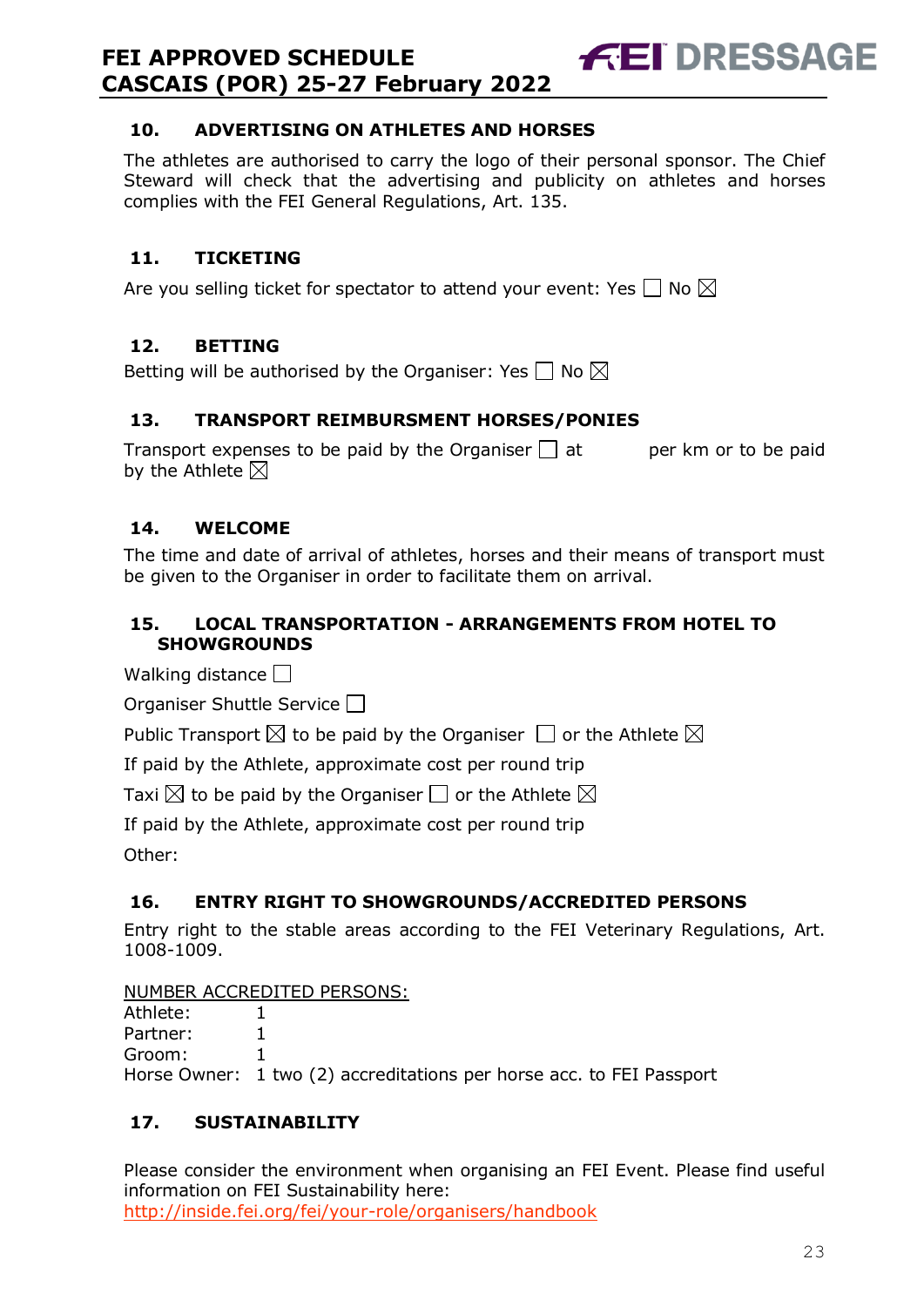# <span id="page-23-0"></span>**XII. VETERINARY MATTERS**

### <span id="page-23-1"></span>**1.CUSTOMS FORMALITIES**

| Name:      | Nuno Braamcamp                       |
|------------|--------------------------------------|
| Address:   | Avenida 25 de Julho, 1200-868 Lisboa |
| Telephone: | +351 213922040                       |
| Email:     | nuno.braamcamp@despachante.cdo.pt    |

Opening hours 09 - 17 h

#### <span id="page-23-2"></span>**2.HEALTH REQUIREMENTS**

#### **GENERAL**

In accordance with the FEI Code of Conduct for the Welfare of the Horse it is imperative that all Horses at FEI Events are physically fit and free from infectious disease before being allowed to compete.

#### **ENTRY OF HORSES**

| Required health tests and vaccinations: | N/A |
|-----------------------------------------|-----|
| Ouarantine period:                      | N/A |
| Specimen Import Licence applied:        | N/A |

#### <span id="page-23-3"></span>**3.NATIONAL REQUIREMENTS**

Horses moved from other member States 8or outside) must be accompanied by an identification Document. Directive 2009/156/EC Regulation (EC 5041 2008). Health papers are required for horses coming to Portugal. 1-Horses coming from the rest of Portugal: Transport and health certificate. 2-Horses from EU: International Transport certificate valid between EU members. 3-Horses coming from other countries: valid certificate which required any moment of import.

#### <span id="page-23-4"></span>**4.PONIES**

FEI Veterinary Regulations, Chapter IX and Annex IX: For all Pony Events, Ponies must be available for Pony Measurement if requested by the FEI.

#### <span id="page-23-5"></span>**5.INJURY SURVEILLANCE**

FEI Veterinary Regulations, Chapter VIII: Horses participating in FEI Events are subject to injury surveillance protocols; and in the event of fatality, a postmortem examination.

#### <span id="page-23-6"></span>**6.TRANSPORT OF HORSES**

Horses must be fit to travel and be transported in suitable vehicles. Any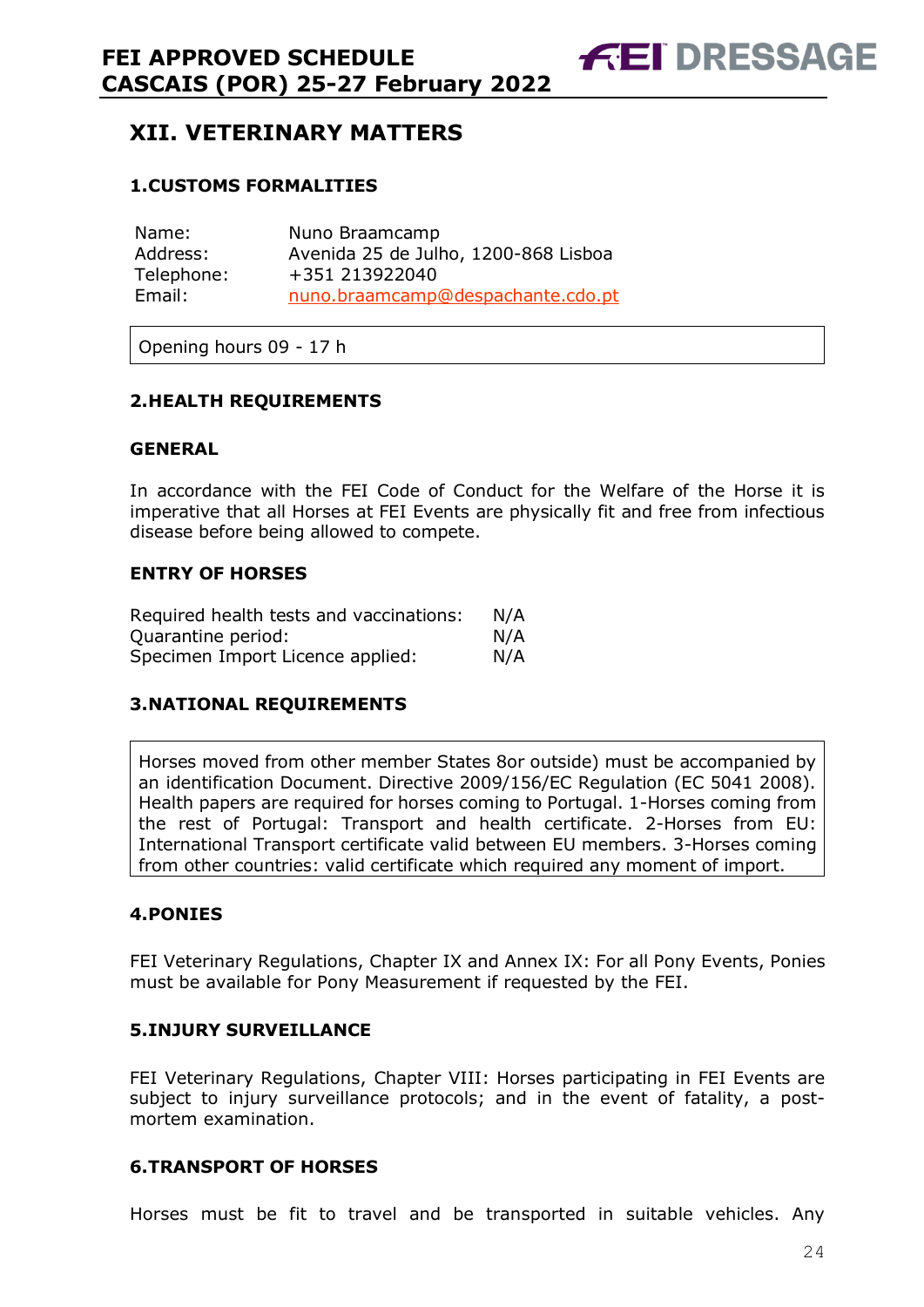government requirements for disease testing and control must be requested well in advance, to ensure that the horse is in compliance by the time of arrival at the border of the country where the Event is taking place. Athletes, or their representatives, have the responsibility to comply with national legislation in both their country of origin and the host nation of the Event. Where necessary athletes must contact local government authorities or veterinary advisors for information regarding animal health requirements and transport legislation. Within the European Union (EU), this includes EU Council Regulation (EC) No 1/2005 concerning the protection of animals during transport within the Member States of the EU.

**FEI DRESSAGE** 

#### <span id="page-24-0"></span>**7.VENUE ARRIVAL INFORMATION & FITNESS TO COMPETE**

#### **7.1 PASSPORTS. FEI General Regulations, Art. 137**

#### **For all issues relating to FEI Horse Passports/FEI Recognition Cards please contact your National Federation.**

All Horses competing at FEI Events must be registered with the FEI.

FEI Passports or FEI Recognition Cards (for those Horses with a national passport approved by the FEI) are compulsory for FEI Events.

NB: Horses entered in CIMs in their country of residence are not required to have an FEI Passport or FEI Recognition Card but must be properly registered with the FEI and identifiable (FEI General Regulations, Art. 137.2).

Athletes who do not present a Horse's Passport and/or Recognition Card, or one that is not correctly validated or fail to meet other passport requirements will be **subject to Sanctions in accordance with Annex VI of the FEI Veterinary Regulations** and may not be allowed to compete.

**NB** for Horses permanently resident in a Member State of the European Union: all Horses must have a national EU passport in compliance with EU Regulations to which a FEI Recognition card is applied. The exception to this being Horses in possession of an FEI passport which has been continually revalidated without interruption.

#### **7.2 VACCINATIONS - EQUINE INFLUENZA. FEI Veterinary Regulations, Art. 1003**

Horses competing at FEI Events must comply with the requirements for Equine Influenza vaccination in accordance with the Veterinary Regulations and as summarised below.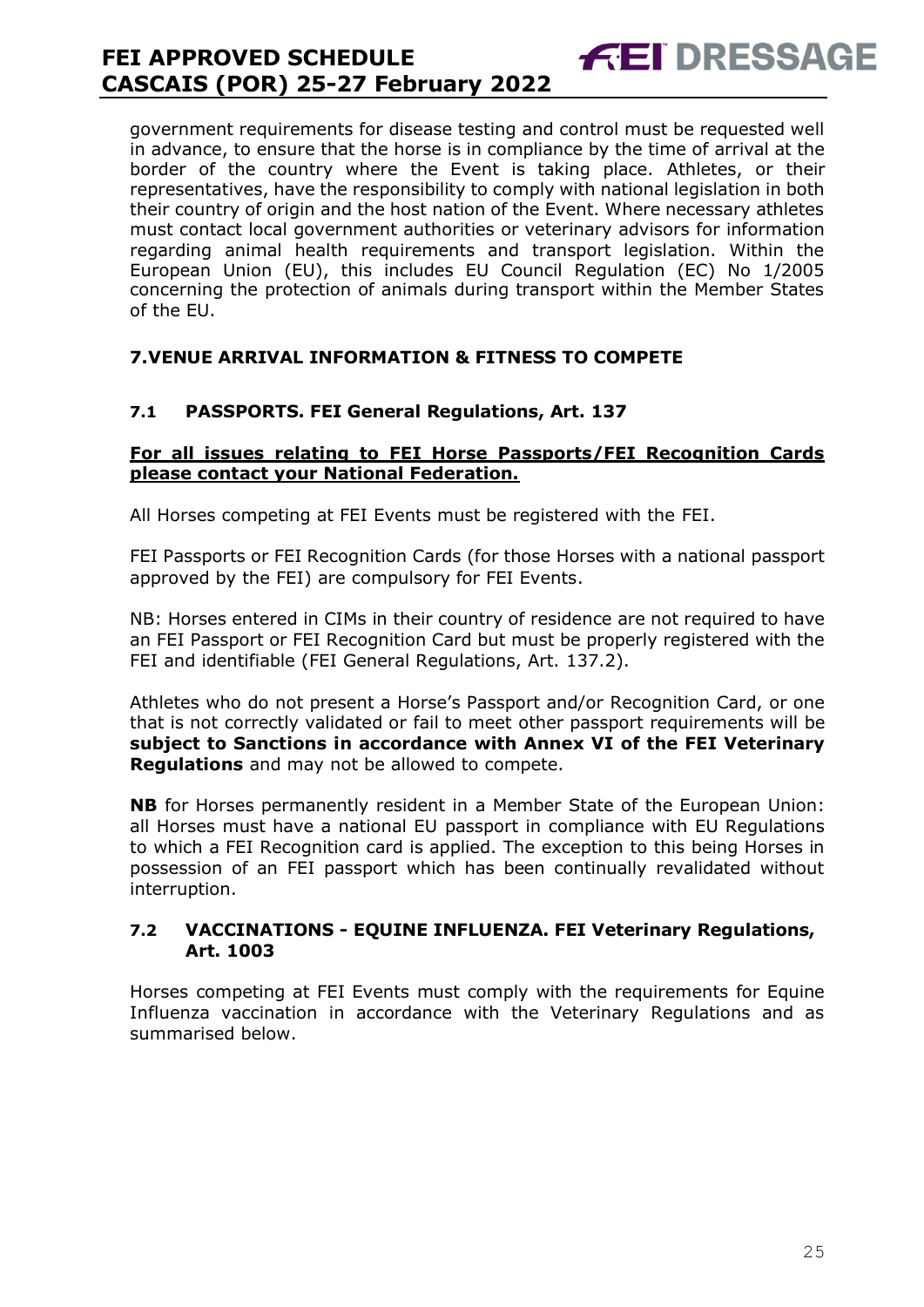| <b>VACCINATION</b>    | <b>PROTOCOL</b>                                                                                                                                                  | <b>ELIGIBILITY TO ENTER</b><br><b>VENUE</b>                                                                                                                              |  |
|-----------------------|------------------------------------------------------------------------------------------------------------------------------------------------------------------|--------------------------------------------------------------------------------------------------------------------------------------------------------------------------|--|
| <b>Primary Course</b> | 1 <sup>st</sup> Vaccination: day 0<br>2 <sup>nd</sup> Vaccination: day 21-92                                                                                     | May compete 7 days after the<br>2 <sup>nd</sup> Vaccination                                                                                                              |  |
| <b>First Booster</b>  | Within 7 months of the 2 <sup>nd</sup><br>vaccination of the<br>Primary<br>Course                                                                                | May compete for 6 months $+21$<br>days after the 2 <sup>nd</sup> vaccination of<br>the Primary Course<br>Must not compete in the 7 days<br>after receiving a vaccination |  |
| <b>Boosters</b>       | <b>MINIMUM:</b> within one year of<br>previous booster vaccination<br>IF COMPETING: must be in<br>the 6 months $+21$ days of the<br>booster previous vaccination | Must<br>have been<br>vaccinated<br>within 6 months $+21$ days<br>before arriving at the Event<br>Must not compete in the 7 days<br>after receiving a vaccination         |  |

**FEI DRESSAGE** 

All FEI registered Horses intending to compete at FEI Events (including CIMs) must be vaccinated against Equine Influenza in accordance with these Veterinary Regulations. The exception being if the applicable domestic legislation prevents the use of Equine Influenza vaccines within the relevant territory.

### **7.3 EXAMINATION ON ARRIVAL. FEI Veterinary Regulations, Art. 1031**

On arrival at an Event venue, all Horses must undergo an examination by a veterinarian to confirm their identification from their passport and micro-chip ID (where present), their vaccination status and general health. To protect all horses attending events, any Horse with a questionable health status concerning vaccination, disease or other concerns, must be stabled within the isolation facilities provided by the Organising Committee pending a decision on entering the venue. PRs must fulfil the Horse Health Requirements via the FEI HorseApp in advance of the event which will be checked at the Examination on Arrival.

### **7.4 HORSE INSPECTIONS. FEI Veterinary Regulations, Art. 1034-1042**

All Horses will be assessed for their fitness to compete during the Horse Inspection. Any Horse demonstrating questionable fitness may be referred to the Holding Box for further veterinary examination. Horses not deemed fit to compete by the Inspection Panel will not be permitted to compete.

#### **7.5 LIMB SENSITIVITY EXAMINATION. FEI Veterinary Regulations, Art. 1048-1053 and Annex VIII**

All Horses are subject to examination under the protocol for abnormal limb sensitivity throughout the period of an Event. For Jumping that includes, but is not limited to, between rounds and before the Jump Off. For Endurance that includes, but is not limited to, pre-ride, during the ride and after the ride. Horses may be examined once or on multiple occasions during the Period of an Event. Horses may be selected for examination under the protocol randomly or they may be targeted. All Horses selected to be tested must submit promptly to the examination or are subject to immediate disqualification. There is no obligation to examine any specific number of Horses at an Event.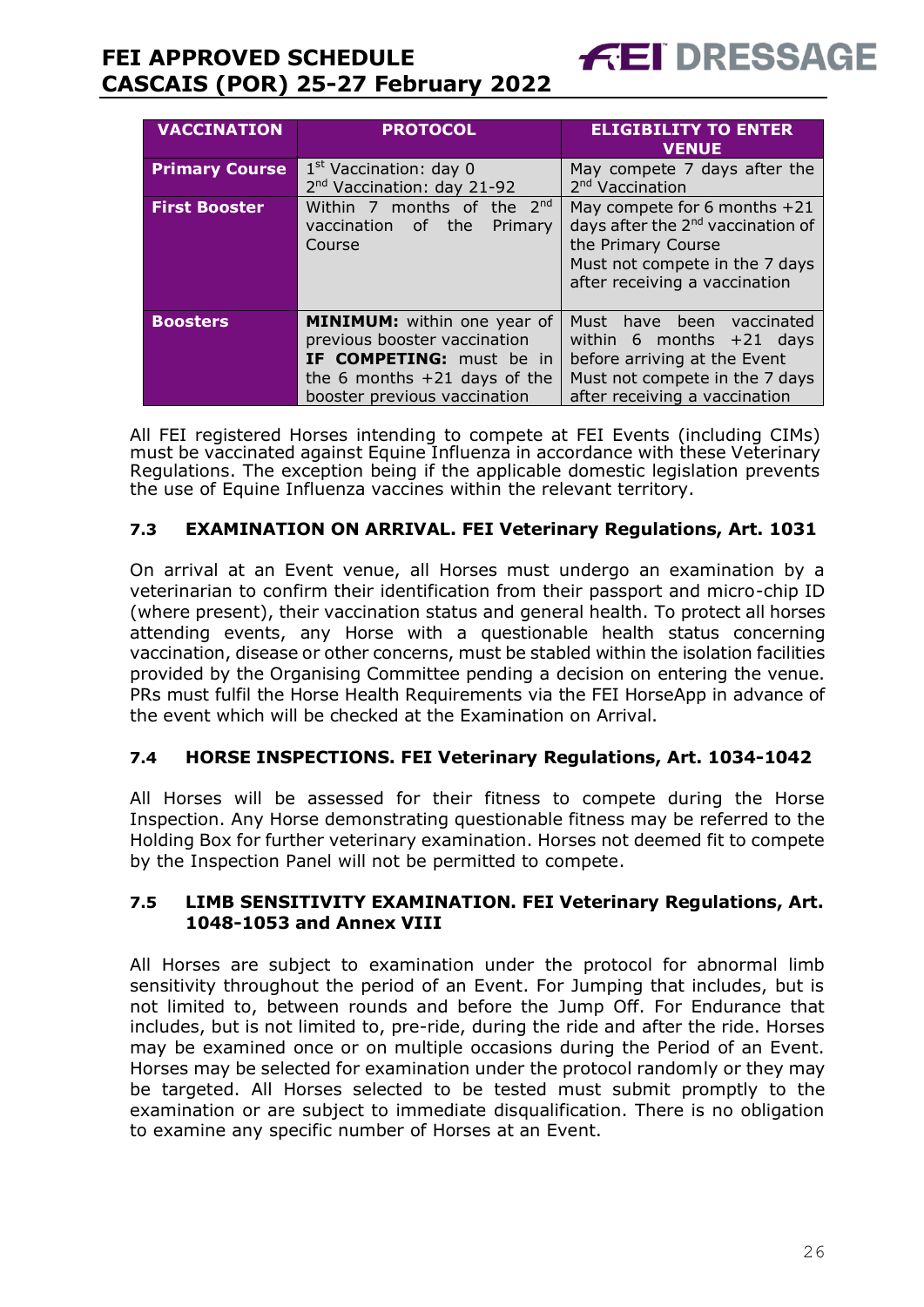#### <span id="page-26-0"></span>**8. EQUINE ANTI-DOPING AND CONTROLLED MEDICATION PROGRAMME (EADCMP). FEI Regulations, Chapter VII**

**FEI DRESSAGE** 

#### **8.1 SAMPLING. FEI Veterinary Regulations, Chapter VII**

All horses competing at FEI Events may be subject to sampling for the presence of Prohibited Substances in accordance with the Anti-Doping and Controlled Medication Regulations (EADCMRs). Horses may be selected for sampling in accordance with obligatory testing, targeted or random sampling procedures. Refer to FEI Financial Charges for details of fees relating to Equine and Human Anti-Doping program (EADCMP), which OCs/NFs have the right to charge to the athlete (applicable for all FEI events worldwide).

### **8.2 ELECTIVE TESTING. FEI Veterinary Regulations, Art. 1058**

Elective Testing may be carried out prior to an Event to check for the presence of Prohibited Substances. Please refer to https://inside.fei.org/fei/cleansport/horses for information and details.

# <span id="page-26-1"></span>**XIII. HUMAN ANTI-DOPING**

Athletes can be tested at any FEI Event, by the FEI or by other Anti-Doping Organisations with Testing jurisdiction. Organisers will have the responsibility to provide facilities and staff/volunteers to facilitate such Testing if requested by the FEI as outlined in the FEIs' Anti-doping Rules for Human Athletes (ADRHA), Art. 22.3.

The ADRHA rules are published on the FEI's website at <http://inside.fei.org/content/anti-doping-rules>

# <span id="page-26-2"></span>**XIV.ADDITIONAL INFORMATION**

#### <span id="page-26-3"></span>**1.THE FEI POLICY FOR ENHANCED COMPETITION SAFETY DURING THE COVID-19 PANDEMIC**

The FEI Policy for Enhanced Competition Safety during the Covid-19 Pandemic ("Policy") <https://inside.fei.org/fei/covid-19/return-to-play/policy-tools> is mandatory and applies for any FEI Event taking place **as of 1 July 2020**. The Policy has been developed based on currently accepted best practices by the WHO and US Center for Disease Control (CDC) and will be continually reviewed and updated as more information becomes available. It is not intended to replace the applicable guidance and policies from domestic government and health authorities, but to supplement their recommendations with sport specific considerations.

The OC shall submit the risk assessment and mitigation plan (including name and contact details of the person in charge) to the FEI as an annex to the Event Schedule, **at the latest ten (10) working days before the event's deadline for Definite Entries**.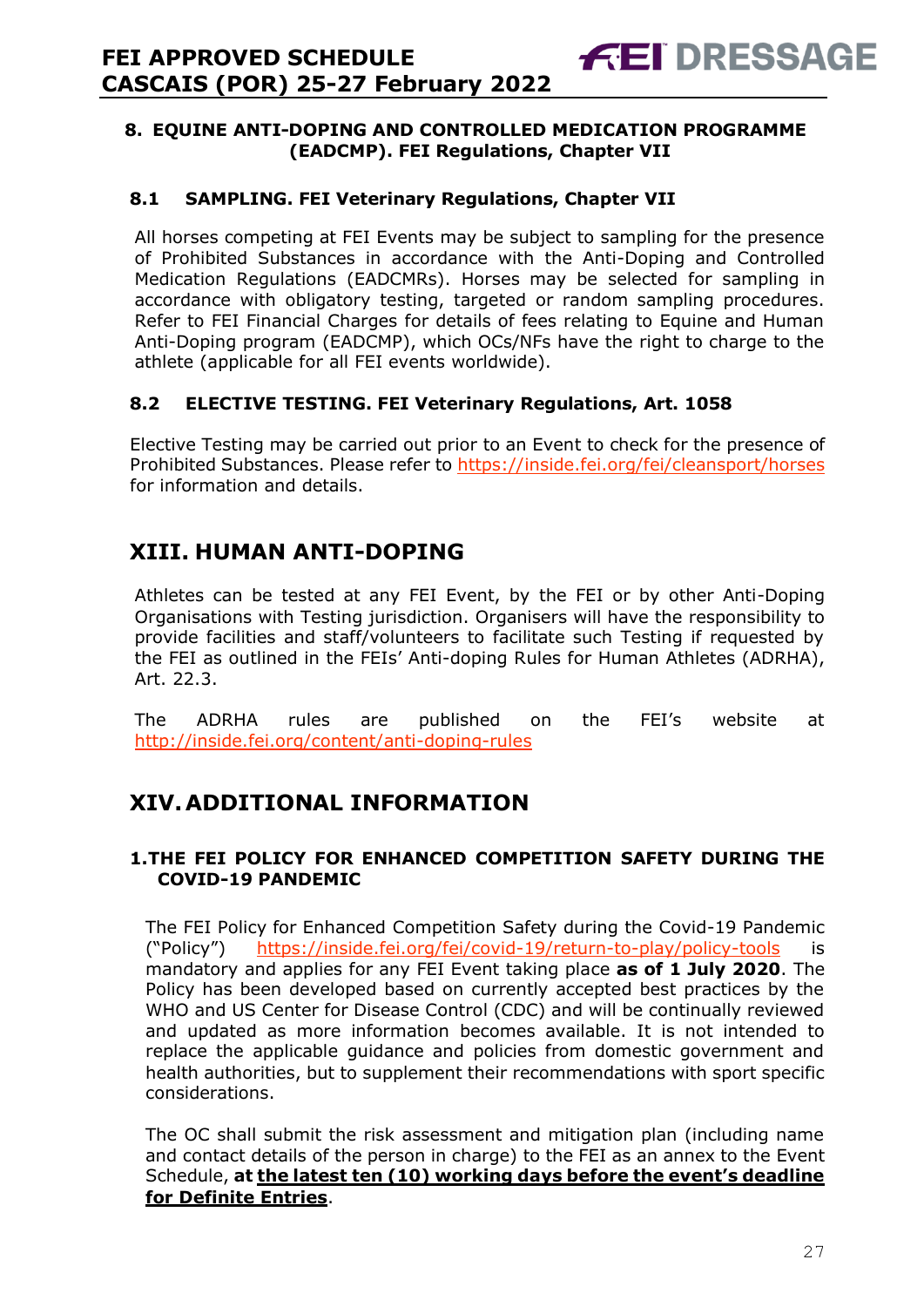Events for which the FEI has not received the documented risk assessment and mitigation measures plan in accordance with Art. 2.1.g) of the Policy, **will be removed from the FEI calendar** in accordance with the FEI General Regulations, Art. 112.3.

**FEI DRESSAGE** 

### **ASSUMPTION OF RISK / WAIVER OF LIABILITY**

In consideration of being allowed to participate in the Event and related activities, all Participants (as defined in the Policy) acknowledge, appreciate, and agree that:

- 1. Participation includes possible exposure to and illness from infectious diseases including but not limited to COVID-19. While particular rules and personal discipline may reduce this risk, the risk of serious illness and death does exist; and,
- 2. The Participants knowingly and freely assume all such risks, both known and unknown, even if arising from the negligence of the OC or others, and assume full responsibility for their participation; and,
- 3. The Participants willingly agree to comply with the stated and customary terms and conditions for participation as regards protection against infectious diseases. If, however, a Participant observes any unusual or significant hazard during their presence or participation, the Participant will remove themself from participation and bring such to the attention of the nearest official immediately; and,
- 4. The Participants, for themselves and on behalf of their heirs, assigns, personal representatives and next of kin, HEREBY RELEASE AND HOLD HARMLESS THE OC AND THE FEI, their officers, officials, agents, and/or employees, other participants, sponsoring agencies, sponsors, advertisers, and if applicable, owners and lessors of premises used to conduct the event ("RELEASEES"), WITH RESPECT TO ANY AND ALL ILLNESS, DISABILITY, DEATH, or loss or damage to person or property, WHETHER ARISING FROM THE NEGLIGENCE OF RELEASEES OR OTHERWISE, to the fullest extent permitted by law.

The Participants confirm to have read this release of liability and assumption of risk agreement, fully understand its terms, and understand that they have given up substantial rights.

### <span id="page-27-0"></span>**2.INSURANCES AND NATIONAL REQUIREMENTS**

Equestrian sports involve inherent dangerous risks. To the greatest extent permitted by law, the FEI and the FEI Event Organiser shall NOT be liable for any damages relating to loss of property or injury of any kind to Athletes, Owners, Support Personnel or Horses at or in connection with an FEI Event and the FEI expressly excludes all such liability.

### **2.1 ATHLETES, OWNERS AND SUPPORT PERSONNEL**

#### **2.1.1 Personal Accident and Health Insurance**

It is your responsibility as an Athlete/Owner/ Support Personnel to ensure that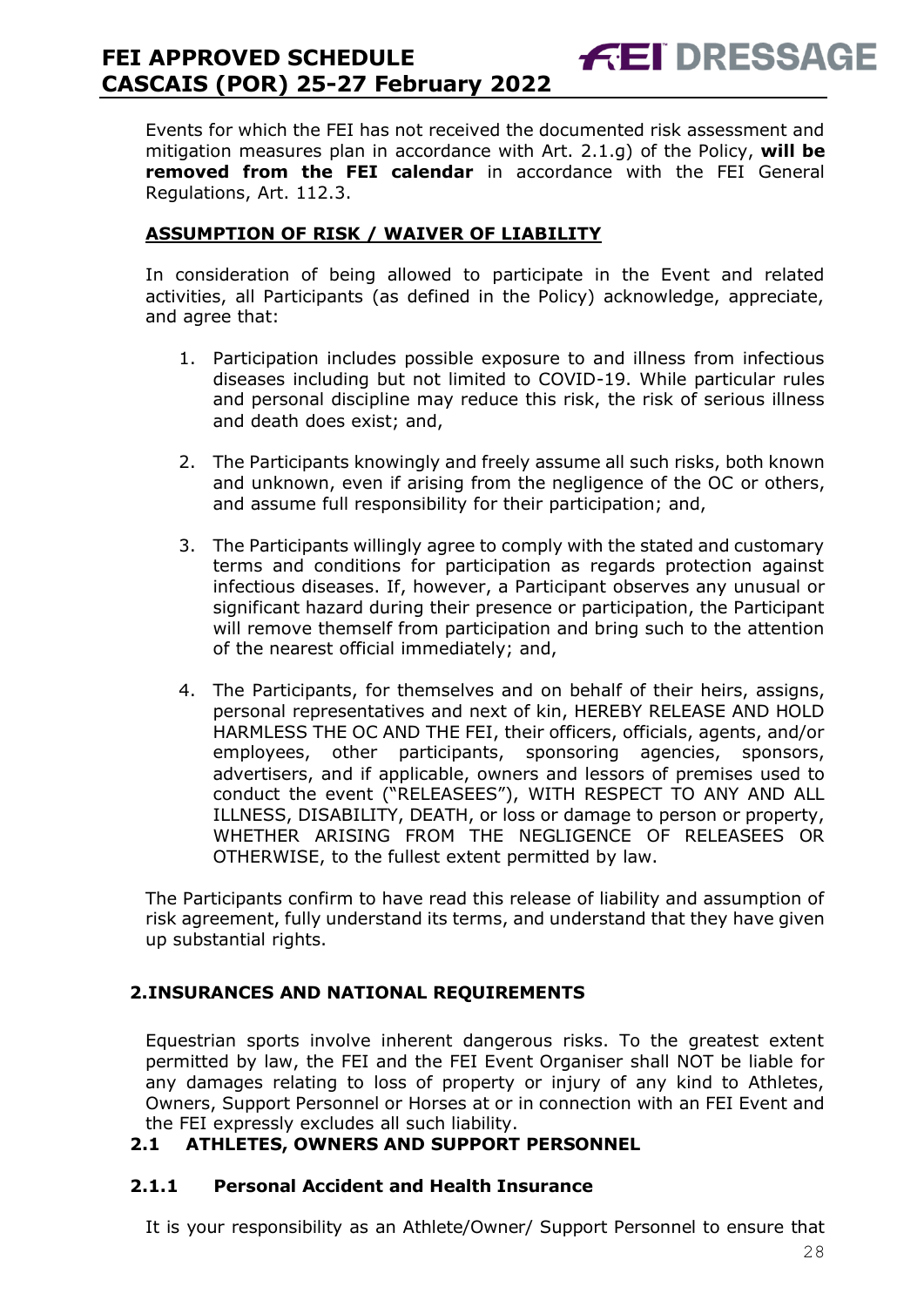you have adequate personal accident insurance in place to cover your participation at FEI Events and in particular to insure against any personal injury or medical expenses arising from an accident, injury or illness which may occur at a FEI Event.

**FEI DRESSAGE** 

You should check with your National Federation to confirm if your National Federation's insurance policy (if any) covers personal accidents and/or illnesses which may occur when you are attending at/participating in FEI Events.

If your National Federation does not have a personal accident/health insurance policy or if the National Federation's insurance policy does not cover personal accident or health claims, then you should obtain your own personal accident and health insurance policy to cover your attendance/participation at FEI Events.

### **2.1.2 Personal Property Insurance**

You should also ensure that you are insured against property loss, theft or damage which may occur at an FEI Event.

Again, the advice is to check with your National Federation to confirm if they have an insurance policy in place which would cover you in case of such property loss, theft or damage. If not, then you should obtain your own personal property insurance to cover such situations.

#### **2.1.3 Press Equipment**

Press equipment and other items left in the Press workroom, Press lockers, the Press Tribune or anywhere on the showgrounds are left entirely at the owner's risk. The Organising Committee does not accept any responsibility for any loss or damage to such equipment or items. Members of the Press are advised not to leave any equipment or personal items unattended.

#### **2.2 ATHLETES AND OWNERS**

#### **2.2.1 Third Party Liability Insurance**

As an Athlete/Owner you are personally responsible for damages to third parties caused by you, your employees, Support Personnel, your agents or your Horses. You are, therefore, strongly advised to take out third-party liability insurance providing full coverage in relation to FEI Events at home and abroad, and to keep the policy up to date.

The FEI and the Organiser will NOT be responsible for any damage caused to third parties by you, your employees, Support Personnel, your agents or your Horses.

#### **2.2.2 Additional Liability Information**

N/A

#### **2.2.3 Horse Insurance**

As an Owner you should ensure that your Horses are adequately insured against any injuries or illnesses they may sustain while participating at a FEI Event.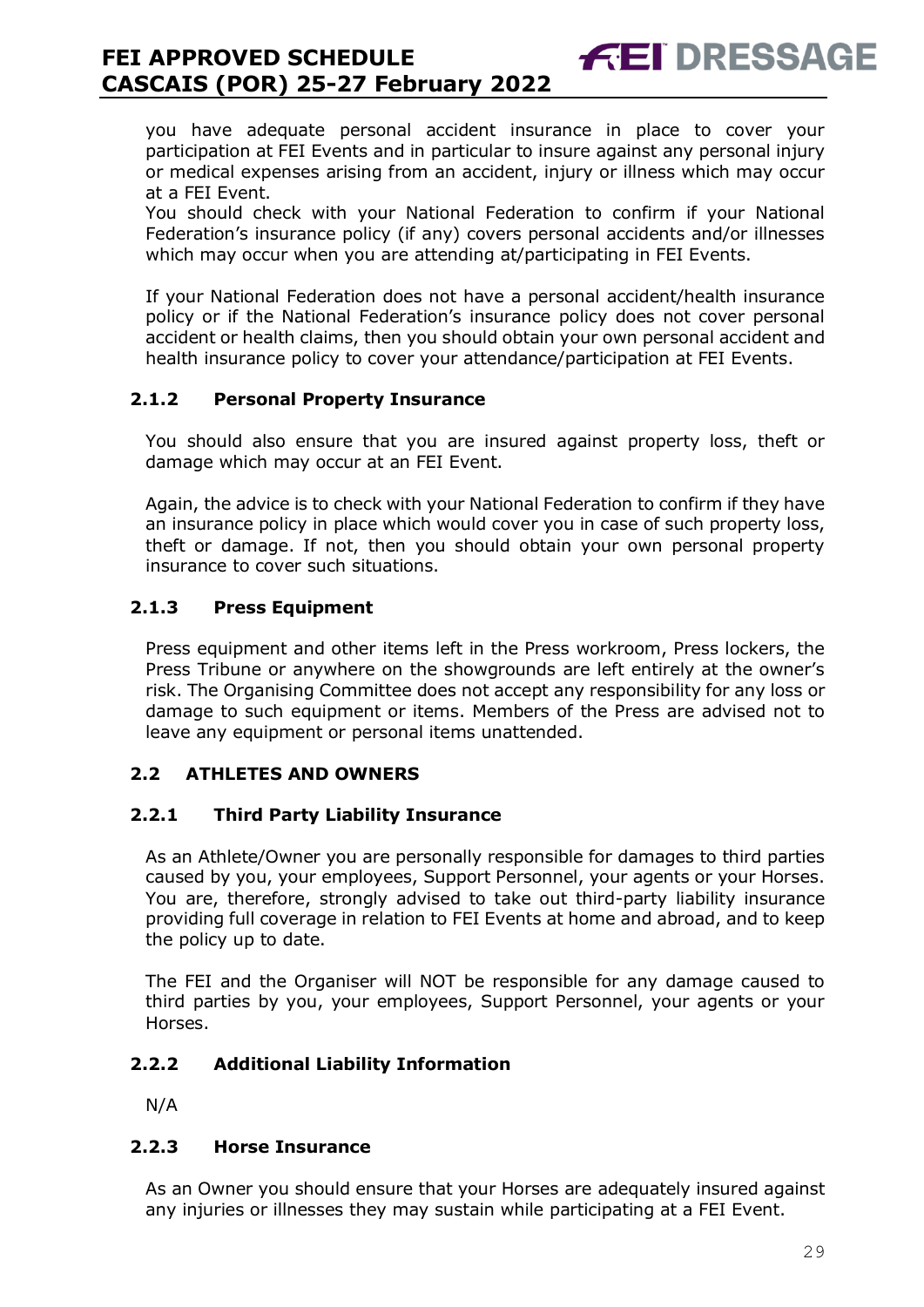#### <span id="page-29-0"></span>**3.PROTESTS/APPEALS**

To be valid, all Protests and Appeals must be made in writing and accompanied by a deposit of CHF 150.- or equivalent, as mentioned in the FEI General Regulations, Art. 161-162: [https://inside.fei.org/content/general](https://inside.fei.org/content/general-regs-statutes)[regs-statutes](https://inside.fei.org/content/general-regs-statutes)

**FEI DRESSAGE** 

#### <span id="page-29-1"></span>**4.DISPUTES**

In the event of any discussion concerning the interpretation of the schedule (in translated languages), the English version will be decisive.

#### <span id="page-29-2"></span>**5.MODIFICATION TO SCHEDULE**

In exceptional circumstances, together with the Approval of the Chefs d'Equipe, host NF delegate, if any, and the Ground Jury, the OC may change the schedule in order to clarify any matters arising from an omission or due to unforeseen circumstances. Any such changes must be notified to all Athletes and Officials as soon as possible and they must be reported to the FEI by the Foreign Judge.

### <span id="page-29-3"></span>**6.ADDITIONAL INFORMATION FROM THE ORGANISER**

- All dogs must be leashed and affixed to a human or stationary object on the showground and in the stable area. Violation of this rule will incure a fina of CHF 100 per offence and, in case of repeated offence at the Event, may lead to exclusion from the Venue (Art. 109.13 General RG)

- Smoking is not allowed in the stables.

#### **Age of Athletes and Horses according to the Event's Category:**

| <b>Event's Category</b>               | <b>Age of Athletes</b>                                   | <b>Age of Horses</b>      |
|---------------------------------------|----------------------------------------------------------|---------------------------|
| <b>Grand Prix/Grand Prix Special/</b> | As of 16 <sup>th</sup> year                              | Min 8 y.o.                |
| <b>Grand Prix Freestyle/</b>          |                                                          |                           |
| Intermediate II/Intermediate          |                                                          |                           |
| A/ Intermediate B                     |                                                          |                           |
| <b>Prix St. Georges/Intermediate</b>  | As of 16 <sup>th</sup> year                              | Min. 7 y.o.               |
| I/ Intermediate I Freestyle           |                                                          |                           |
| CH-Y/CDIY/CDIOY                       | As of $16th$ year to end $21st$ year                     | Min. 7 y.o.               |
| CH-J/CDIJ/CDIOJ                       | As of $14th$ year to end $18th$ year                     | Min. 6 y.o.               |
| CH-P/CDIP/CDIOP                       | As of $12^{th}$ year to end $16^{th}$ year               | Min. 6 y.o.               |
| CH-Ch/CDICh/CDIOCh                    | As of $12^{th}$ year to end $14^{th}$ year               | Min. 6 y.o.               |
| CH-U25/CDIU25/CDIOU25                 | As of 16 <sup>th</sup> year to end 25 <sup>th</sup> year | Min. 8 y.o.               |
| <b>CDIAm</b>                          | As of 26 <sup>th</sup> year                              | Min. 7 y.o.               |
|                                       |                                                          | Medium tour Min. 8 y.o.   |
| <b>CDIYH</b>                          | As of $16th$ year                                        | Min. 5 y.o. - Max. 7 y.o. |
| CH-M-YH-D                             | As of $16th$ year                                        | 5y.0. / 6y.0. / 7y.0.     |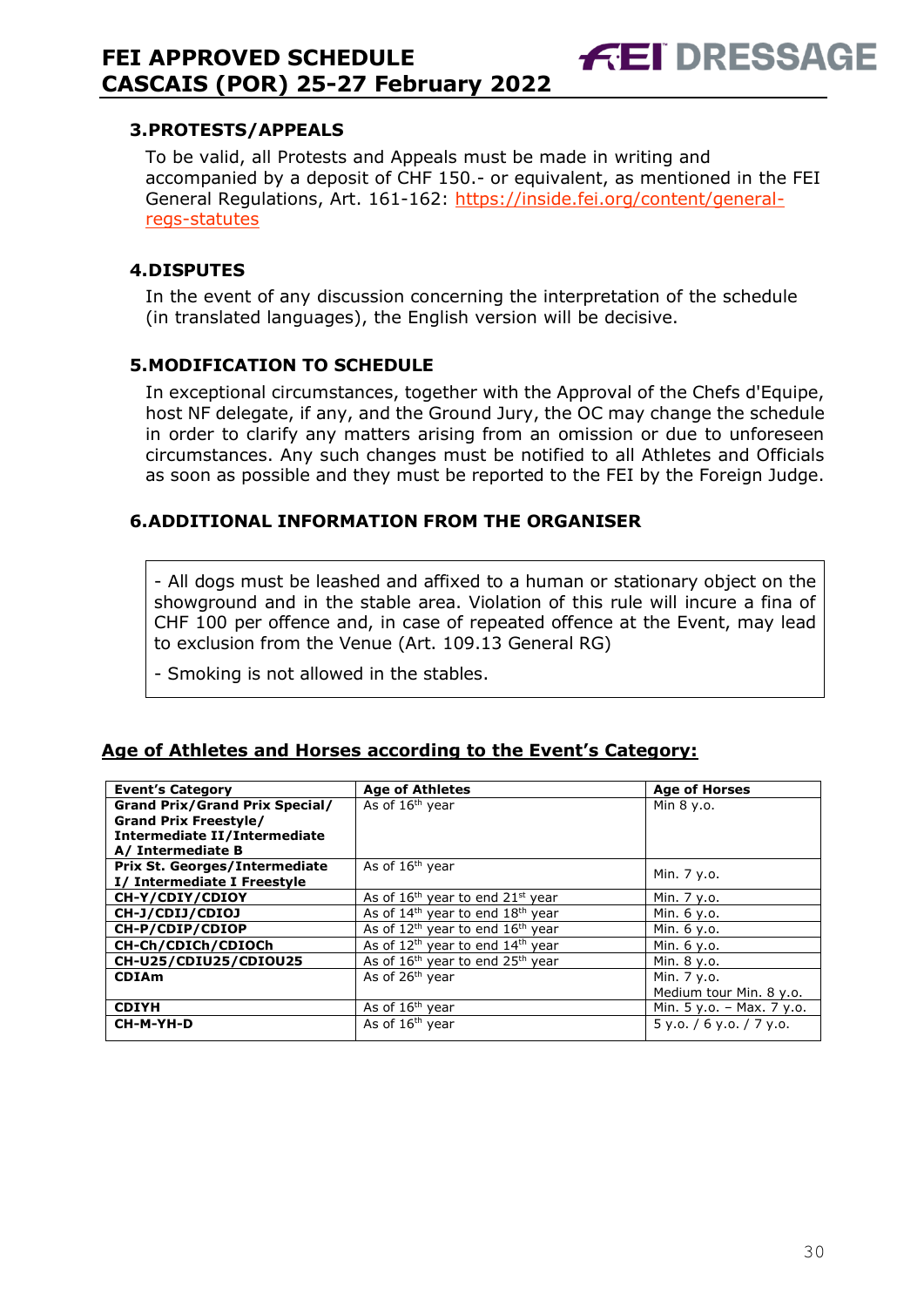### **DEDUCTIONS FROM PRIZE MONEY AT COMPETITIONS:**

Full details of any deductions from prize money must be outlined in the schedule. This includes government taxes. If it is necessary for Organisers to deduct such taxes, they must provide participants with an official form indicating the amount of tax deducted.

**FEI DRESSAGE** 

The tax form must be provided to the athletes upon arrival and returned to the Organiser prior to departing.

### **IMPORTANT**

#### **The total amount of prize money shown for each Competition in the schedule must be distributed. (FEI General Regulations, Art. 127-128)**

The value of the  $1<sup>st</sup>$  prize must not exceed  $1/3$  of the total prize money announced for the competition. Distribution of prize money: distributed to 25 % of participants. If there are between 5 and 19 athletes in the competition, min 5 prizes must be distributed.

If there are 4 or less athletes in the competition, the table below applies.

| Number of            |     | 2   | 3   | 4   | From 5 and                                                 |
|----------------------|-----|-----|-----|-----|------------------------------------------------------------|
| <b>Starters</b>      |     |     |     |     | above                                                      |
| $1^{\rm st}$         | 33% | 33% | 33% | 33% | All the                                                    |
| 2 <sub>nd</sub>      |     | 25% | 25% | 25% | prize                                                      |
| 3 <sup>rd</sup>      |     |     | 20% | 20% | money                                                      |
| 4 <sup>th</sup>      |     |     |     | 15% | scheduled                                                  |
| Total<br>distributed | 33% | 58% | 78% | 93% | must be<br>distributed<br>among all<br>placed<br>athletes. |

The amount to be given to each athlete must be stated in the schedule.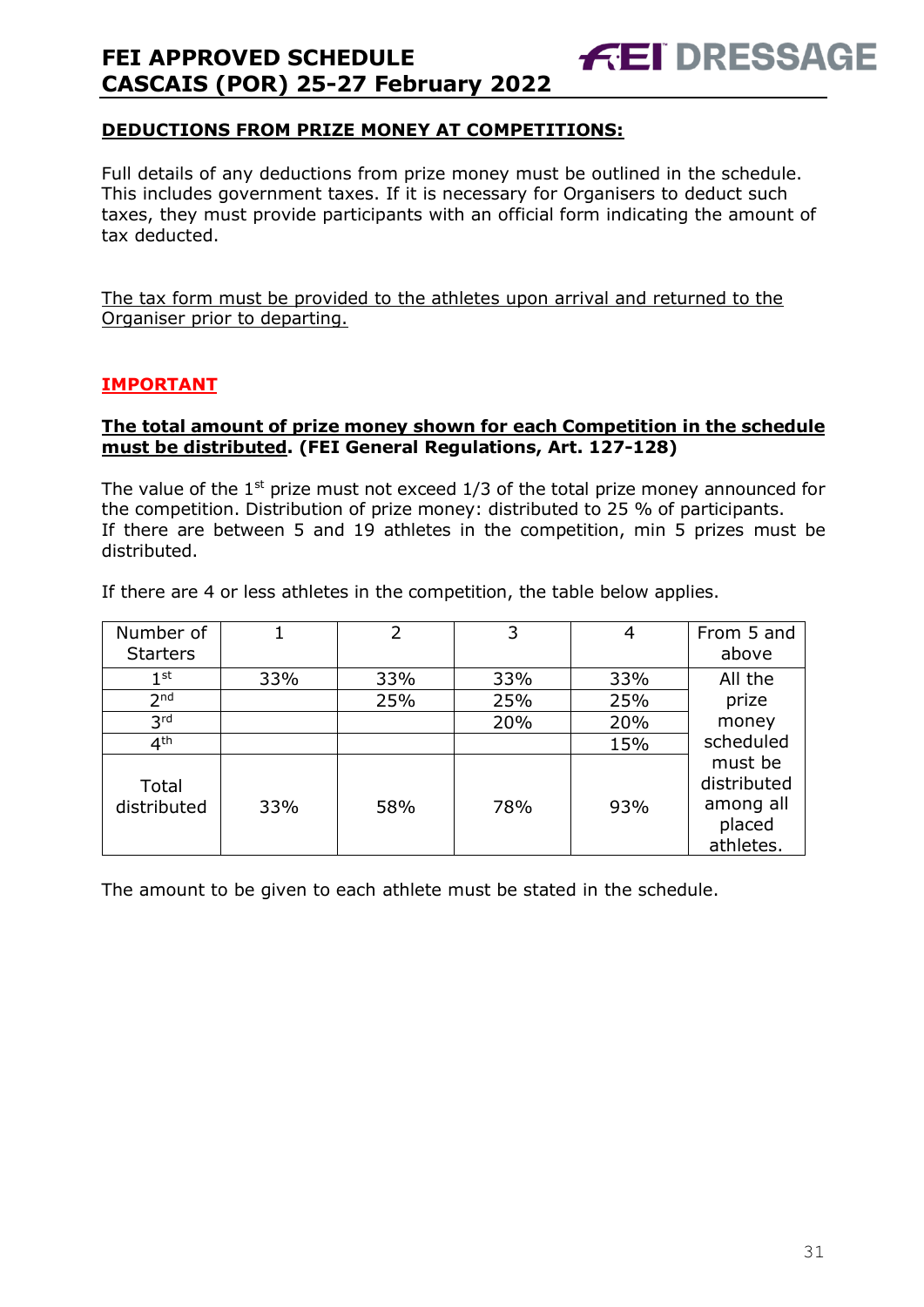# <span id="page-31-0"></span>**XV. ANNEXES**

### <span id="page-31-1"></span>**1. FEI ENTRY SYSTEM**

Please fill the form below in order to provide you and the other members of your committee or your IT Providers access to the FEI Entry System.

| FEI $ID^1$ :    | 10164177                           |                      |  |
|-----------------|------------------------------------|----------------------|--|
| Name*:          | <b>GAMBINI</b>                     |                      |  |
| First Name*:    | Adele                              |                      |  |
| E-Mail*:        | geral@centrohipicocostaestoril.com |                      |  |
| Access Rights*: | $\boxtimes$ Admin <sup>2</sup>     | Consult $3$          |  |
| FEI $ID^1$ :    | 10034629                           |                      |  |
| Name*:          | QUEIROZ                            |                      |  |
| First Name*:    | Goncalo                            |                      |  |
| $E-Mail*$ :     | goncalo@gqhorses.pt                |                      |  |
| Access Rights*: | $\boxtimes$ Admin <sup>2</sup>     | Consult <sup>3</sup> |  |
| FEI $ID^1$ :    |                                    |                      |  |
| Name*:          |                                    |                      |  |
| First Name*:    |                                    |                      |  |
| E-Mail*:        |                                    |                      |  |
| Access Rights*: | Admin <sup>2</sup>                 | Consult <sup>3</sup> |  |

<sup>1)</sup> If already have an FEI user account.

<sup>2)</sup> Provide you the required access to manage entries and substitutions and download entries/lists.

3) You are just able to consult and download the entries/lists.

\*) Mandatory Fields